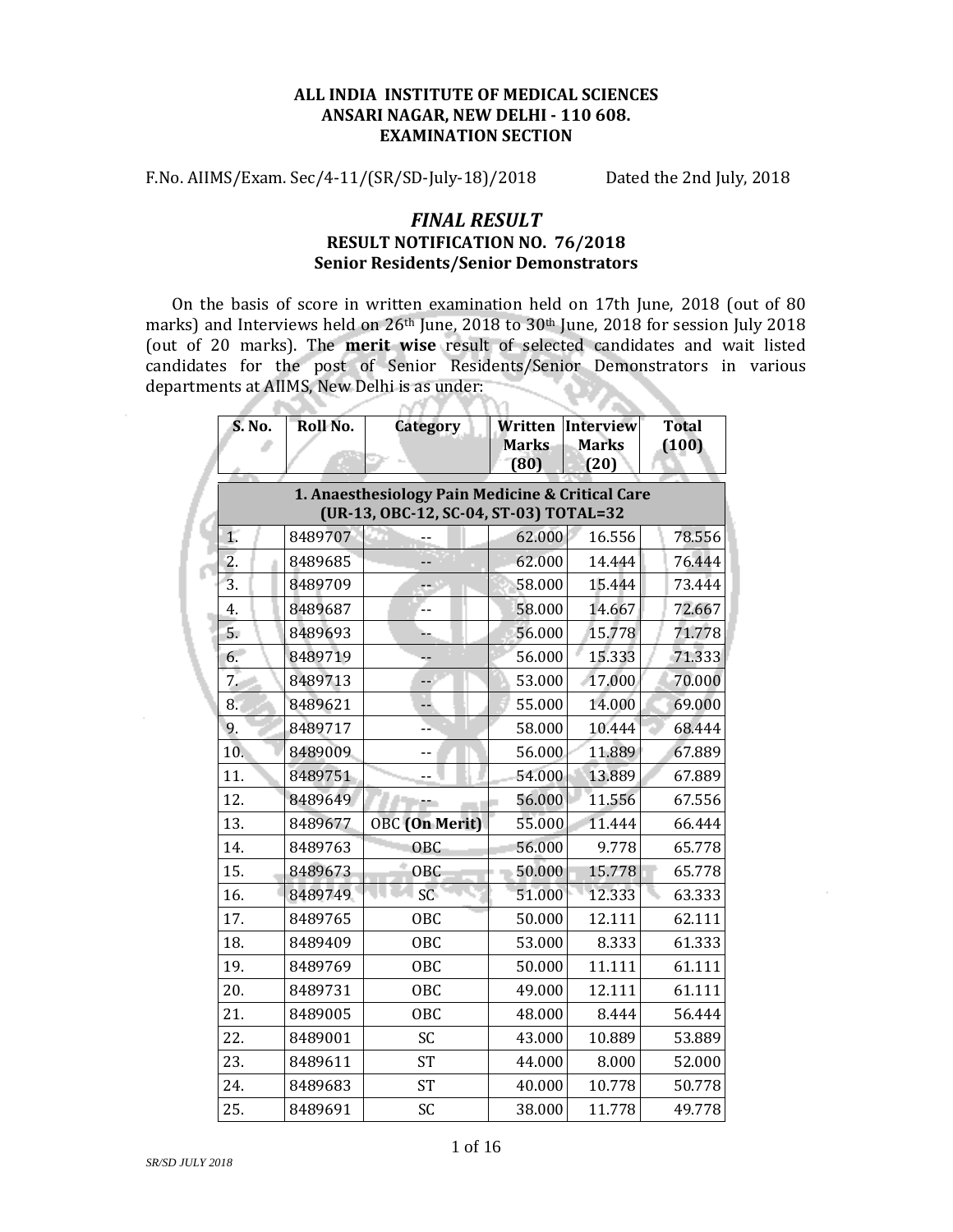| 26.                                                                     | 8489745                       | <b>OBC</b>                                                                | 40.000 | 8.000  | 48.000 |  |  |  |  |
|-------------------------------------------------------------------------|-------------------------------|---------------------------------------------------------------------------|--------|--------|--------|--|--|--|--|
| 27.                                                                     | 8489623                       | SC                                                                        | 38.000 | 9.667  | 47.667 |  |  |  |  |
| 28.                                                                     | 8489007                       | <b>OBC</b>                                                                | 40.000 | 7.222  | 47.222 |  |  |  |  |
| No candidate available for OBC-03, ST-01                                |                               |                                                                           |        |        |        |  |  |  |  |
|                                                                         | <b>Waiting List by Merit:</b> |                                                                           |        |        |        |  |  |  |  |
| 1.                                                                      | 8489003                       | --                                                                        | 53.000 | 13.444 | 66.444 |  |  |  |  |
| 2.                                                                      | 8489729                       |                                                                           | 54.000 | 12.222 | 66.222 |  |  |  |  |
| 3.                                                                      | 8489647                       |                                                                           | 56.000 | 10.111 | 66.111 |  |  |  |  |
| 4.                                                                      | 8489635                       |                                                                           | 51.000 | 14.889 | 65.889 |  |  |  |  |
| 5.                                                                      | 8489711                       |                                                                           | 52.000 | 13.667 | 65.667 |  |  |  |  |
| 6.                                                                      | 8489739                       |                                                                           | 51.000 | 14.333 | 65.333 |  |  |  |  |
| 7.                                                                      | 8489667                       |                                                                           | 51.000 | 14.000 | 65.000 |  |  |  |  |
| 8.                                                                      | 8489701                       |                                                                           | 52.000 | 12.778 | 64.778 |  |  |  |  |
| 9.                                                                      | 8489625                       |                                                                           | 51.000 | 13.778 | 64.778 |  |  |  |  |
| 10.                                                                     | 8489013                       |                                                                           | 52.000 | 12.333 | 64.333 |  |  |  |  |
|                                                                         |                               | 2. Onco. Anaesthesiology<br>(IRCH) (UR-07, OBC-06, SC-03, ST-02) TOTAL=18 |        |        |        |  |  |  |  |
| 1.                                                                      | 8489791                       |                                                                           | 56.000 | 14.375 | 70.375 |  |  |  |  |
| 2.                                                                      | 8489781                       |                                                                           | 53.000 | 14.500 | 67.500 |  |  |  |  |
| 3.                                                                      | 8489779                       | ۰.                                                                        | 51.000 | 13.875 | 64.875 |  |  |  |  |
| 4.                                                                      | 8489783                       | --                                                                        | 49.000 | 14.000 | 63.000 |  |  |  |  |
| 5.                                                                      | 8489213                       | ×.                                                                        | 49.000 | 13.625 | 62.625 |  |  |  |  |
| 6.                                                                      | 8489785                       |                                                                           | 46.000 | 15.125 | 61.125 |  |  |  |  |
| 7.                                                                      | 8489797                       | --                                                                        | 48.000 | 13.000 | 61.000 |  |  |  |  |
| 8.                                                                      | 8489773                       | <b>ST</b>                                                                 | 48.000 | 10.625 | 58.625 |  |  |  |  |
| 9.                                                                      | 8489795                       | SC                                                                        | 42.000 | 12.250 | 54.250 |  |  |  |  |
| 10.                                                                     | 8489777                       | SC                                                                        | 35.000 | 13.500 | 48.500 |  |  |  |  |
| 11.                                                                     | 8489801                       | ST                                                                        | 34.000 | 11.750 | 45.750 |  |  |  |  |
|                                                                         |                               | No candidate available for OBC-06, SC-01                                  |        |        |        |  |  |  |  |
|                                                                         | <b>Waiting List by Merit:</b> |                                                                           |        |        |        |  |  |  |  |
| 1.                                                                      | 8489775                       |                                                                           | 43.000 | 16.375 | 59.375 |  |  |  |  |
| 2.                                                                      | 8489787                       |                                                                           | 45.000 | 13.625 | 58.625 |  |  |  |  |
| 3.                                                                      | 8489215                       |                                                                           | 42.000 | 13.750 | 55.750 |  |  |  |  |
| 4.                                                                      | 8489789                       |                                                                           | 40.000 | 13.500 | 53.500 |  |  |  |  |
| 3. Palliative Medicine<br>(IRCH) (UR-04, OBC-02, SC-01, ST-00) TOTAL=07 |                               |                                                                           |        |        |        |  |  |  |  |
| 1.                                                                      | 8489411                       |                                                                           | 62.000 | 16.250 | 78.250 |  |  |  |  |
| 2.                                                                      | 8489807                       | <b>OBC</b> (On Merit)                                                     | 54.000 | 14.500 | 68.500 |  |  |  |  |
| 3.                                                                      | 8489803                       |                                                                           | 50.000 | 15.625 | 65.625 |  |  |  |  |
| 4.                                                                      | 8489805                       |                                                                           | 44.000 | 13.500 | 57.500 |  |  |  |  |
|                                                                         |                               | No candidate available for OBC-02, SC-01                                  |        |        |        |  |  |  |  |
|                                                                         | <b>Waiting List by Merit:</b> |                                                                           |        |        |        |  |  |  |  |
| 1.                                                                      | 8489219                       |                                                                           | 43.000 | 13.875 | 56.875 |  |  |  |  |

J.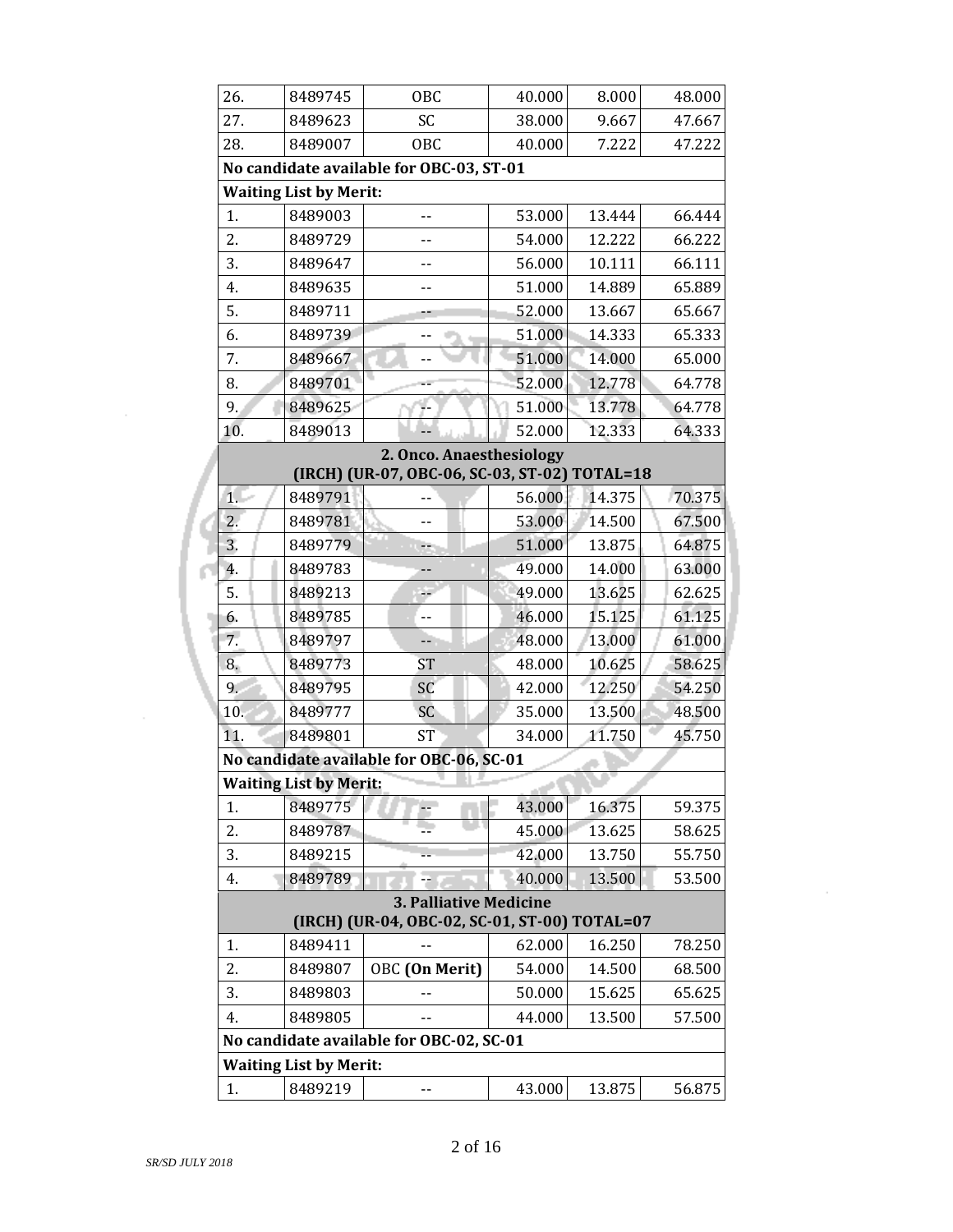| 4. Cardiac Anaesthesiology<br>(UR-02, OBC-03, SC-03, ST-00) TOTAL=08 |                                          |                                                                                                      |        |        |        |  |  |  |  |  |
|----------------------------------------------------------------------|------------------------------------------|------------------------------------------------------------------------------------------------------|--------|--------|--------|--|--|--|--|--|
| 1.<br>8489815<br>17.125<br>76.000<br>93.125                          |                                          |                                                                                                      |        |        |        |  |  |  |  |  |
| 2.                                                                   | 8489223                                  |                                                                                                      | 71.000 | 15.375 | 86.375 |  |  |  |  |  |
| 3.                                                                   | 8489829                                  | <b>OBC</b>                                                                                           | 66.000 | 13.125 | 79.125 |  |  |  |  |  |
| 4.                                                                   | 8489225                                  | OBC                                                                                                  | 63.000 | 12.250 | 75.250 |  |  |  |  |  |
| 5.                                                                   | 8489821                                  | SC                                                                                                   | 58.000 | 11.750 | 69.750 |  |  |  |  |  |
|                                                                      |                                          | No candidate available for OBC-01, SC-02                                                             |        |        |        |  |  |  |  |  |
| <b>Waiting List by Merit:</b>                                        |                                          |                                                                                                      |        |        |        |  |  |  |  |  |
| 1.                                                                   | 8489831                                  |                                                                                                      | 69.000 | 15.250 | 84.250 |  |  |  |  |  |
| 5. Neuro-Anaesthesiology<br>(UR-04, OBC-04, SC-03, ST-01) TOTAL=12   |                                          |                                                                                                      |        |        |        |  |  |  |  |  |
| 1.                                                                   | 8489837                                  |                                                                                                      | 73.000 | 16.500 | 89.500 |  |  |  |  |  |
| 2.                                                                   | 8489845                                  | <b>OBC</b> (On Merit)                                                                                | 64.000 | 16.500 | 80.500 |  |  |  |  |  |
| 3.                                                                   | 8489843                                  |                                                                                                      | 63.000 | 15.125 | 78.125 |  |  |  |  |  |
| 4.                                                                   | 8489023                                  |                                                                                                      | 62.000 | 15.250 | 77.250 |  |  |  |  |  |
| 5.5                                                                  | 8489833                                  | SC                                                                                                   | 62.000 | 13.500 | 75.500 |  |  |  |  |  |
| 6.                                                                   | 8489847                                  | <b>ST</b>                                                                                            | 53.000 | 14.000 | 67.000 |  |  |  |  |  |
|                                                                      | No candidate available for OBC-04, SC-02 |                                                                                                      |        |        |        |  |  |  |  |  |
|                                                                      |                                          | 6. Neuroimaging & Interventional Neuro-Radiology<br>(UR-01, OBC-01, SC-02, ST-00) TOTAL=04           |        |        |        |  |  |  |  |  |
| 1.                                                                   | 8489413                                  |                                                                                                      | 51.000 | 12.857 | 63.857 |  |  |  |  |  |
| 2.                                                                   | 8489859                                  | <b>OBC</b>                                                                                           | 49.000 | 11.714 | 60.714 |  |  |  |  |  |
|                                                                      |                                          | No candidate available for SC-02                                                                     |        |        |        |  |  |  |  |  |
|                                                                      |                                          | 7. Cardiovascular Radiology and Endovascular Interventions<br>(UR-02, OBC-00, SC-01, ST-01) TOTAL=04 |        |        |        |  |  |  |  |  |
| 1.                                                                   | 8489871                                  |                                                                                                      | 61.000 | 16.375 | 77.375 |  |  |  |  |  |
| 2.                                                                   | 8489867                                  | SC                                                                                                   | 57.000 | 15.000 | 72.000 |  |  |  |  |  |
| $\overline{3}$ .                                                     | 8489229                                  | <b>PWBD</b><br>$\overline{a}$                                                                        | 50.000 | 14.625 | 64.625 |  |  |  |  |  |
|                                                                      |                                          | No candidate available for ST-01                                                                     |        |        |        |  |  |  |  |  |
|                                                                      | <b>Waiting List by Merit:</b>            |                                                                                                      |        |        |        |  |  |  |  |  |
| 1.                                                                   | 8489863                                  |                                                                                                      | 58.000 | 14.500 | 72.500 |  |  |  |  |  |
|                                                                      |                                          | 8. Orthopaedics<br>(UR-00, OBC-03, SC-03, ST-00) TOTAL=06                                            |        |        |        |  |  |  |  |  |
| 1.                                                                   | 8489901                                  | <b>OBC</b>                                                                                           | 62.000 | 15.625 | 77.625 |  |  |  |  |  |
| 2.                                                                   | 8489877                                  | SC                                                                                                   | 57.000 | 16.750 | 73.750 |  |  |  |  |  |
| 3.                                                                   | 8489889                                  | 0 <sub>BC</sub>                                                                                      | 51.000 | 14.875 | 65.875 |  |  |  |  |  |
| 4.                                                                   | 8489923                                  | <b>OBC</b>                                                                                           | 52.000 | 13.625 | 65.625 |  |  |  |  |  |
| 5.                                                                   | 8489933                                  | SC                                                                                                   | 48.000 | 12.500 | 60.500 |  |  |  |  |  |
| 6.                                                                   | 8489909                                  | SC                                                                                                   | 48.000 | 12.375 | 60.375 |  |  |  |  |  |
|                                                                      | <b>Waiting List by Merit:</b>            |                                                                                                      |        |        |        |  |  |  |  |  |
| 1.                                                                   | 8489939                                  | OBC                                                                                                  | 51.000 | 13.000 | 64.000 |  |  |  |  |  |
| 2.                                                                   | 8489231                                  | <b>OBC</b>                                                                                           | 49.000 | 13.750 | 62.750 |  |  |  |  |  |
| 3.                                                                   | 8489039                                  | <b>OBC</b>                                                                                           | 50.000 | 12.000 | 62.000 |  |  |  |  |  |
| 4.                                                                   | 8489049                                  | <b>OBC</b>                                                                                           | 49.000 | 11.500 | 60.500 |  |  |  |  |  |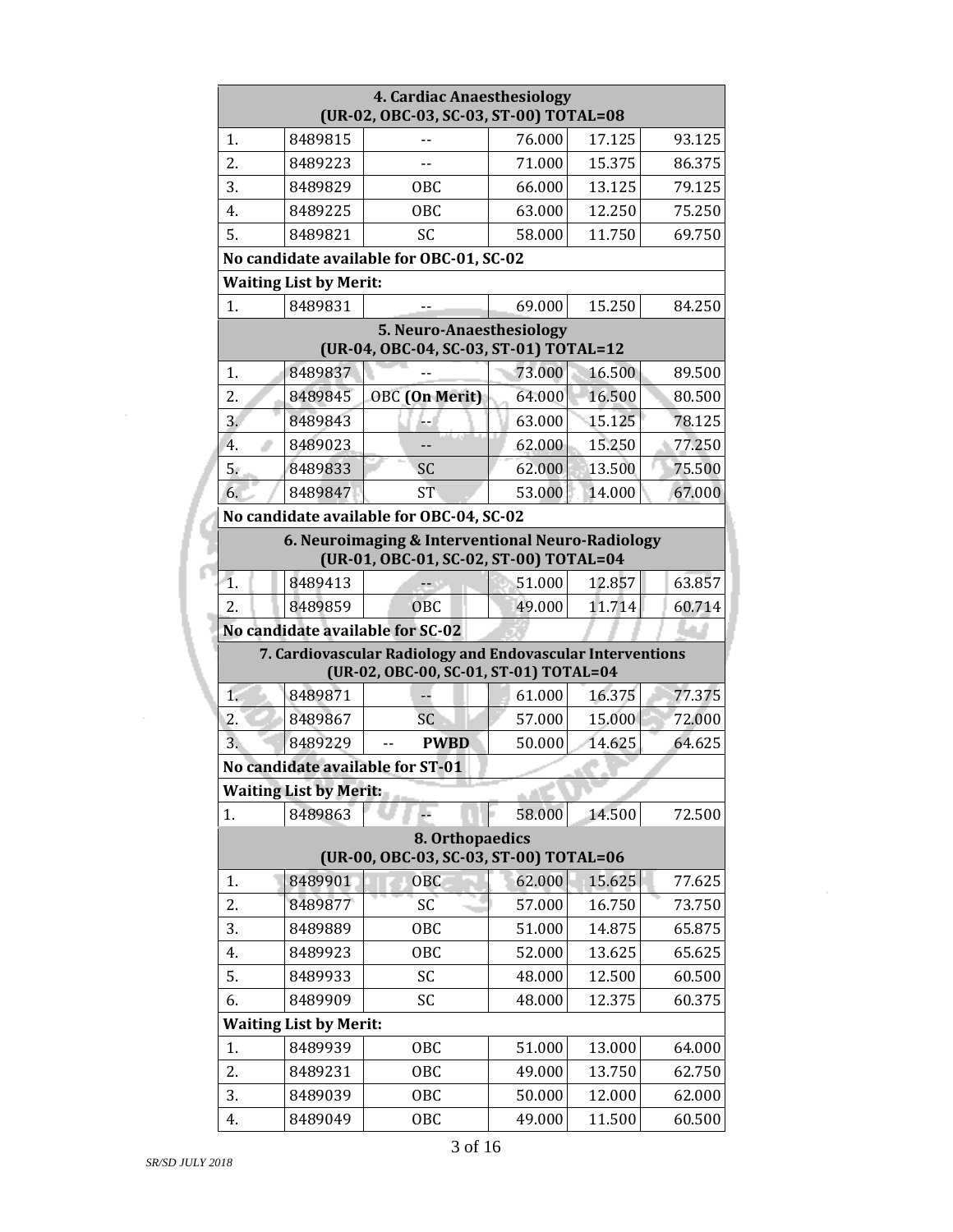| 5.       | 8489043                       | SC                                     | 46.000           | 13.375           | 59.375           |  |  |  |  |  |
|----------|-------------------------------|----------------------------------------|------------------|------------------|------------------|--|--|--|--|--|
| 6.       | 8489887                       | <b>SC</b>                              | 44.000           | 11.750           | 55.750           |  |  |  |  |  |
|          | 9. Medical Oncology           |                                        |                  |                  |                  |  |  |  |  |  |
|          |                               | (UR-03, OBC-03, SC-01, ST-01) TOTAL=08 |                  |                  |                  |  |  |  |  |  |
| 1.       | 8489983                       |                                        | 66.000           | 17.250           | 83.250           |  |  |  |  |  |
| 2.       | 8489963                       | $-$                                    | 62.000           | 14.875           | 76.875           |  |  |  |  |  |
| 3.       | 8489969                       | $-$                                    | 55.000           | 16.875           | 71.875           |  |  |  |  |  |
| 4.       | 8489957                       | SC                                     | 56.000           | 10.750           | 66.750           |  |  |  |  |  |
| 5.       | 8489973                       | <b>ST</b>                              | 50.000           | 12.250           | 62.250           |  |  |  |  |  |
| 6.       | 8489991                       | <b>OBC</b>                             | 40.000           | 9.875            | 49.875           |  |  |  |  |  |
|          |                               | No candidate available for OBC-02      |                  |                  |                  |  |  |  |  |  |
|          | <b>Waiting List by Merit:</b> |                                        |                  |                  |                  |  |  |  |  |  |
| 1.       | 8489993                       |                                        | 55.000           | 14.875           | 69.875           |  |  |  |  |  |
| 2.       | 8489981                       |                                        | 55.000           | 14.250           | 69.250           |  |  |  |  |  |
| 3.       | 8489965                       | SC                                     | 52.000           | 13.000           | 65.000           |  |  |  |  |  |
| 4.       | 8489985                       | SC                                     | 38.000           | 14.500           | 52.500           |  |  |  |  |  |
|          |                               | 10. Obstetrics & Gynaecology           |                  |                  |                  |  |  |  |  |  |
|          |                               | (UR-04, OBC-02, SC-03, ST-02) TOTAL=11 |                  |                  |                  |  |  |  |  |  |
| 1.       | 8490159                       |                                        | 59.000           | 17.571           | 76.571           |  |  |  |  |  |
| 2.       | 8490151                       | <b>OBC</b> (On Merit)                  | 59.000           | 17.000           | 76.000           |  |  |  |  |  |
| 3.       | 8490005                       |                                        | 61.000           | 13.714           | 74.714           |  |  |  |  |  |
| 4.<br>5. | 8490099<br>8490045            | ÷                                      | 62.000<br>54.000 | 12.429<br>13.857 | 74.429           |  |  |  |  |  |
|          | 8490133                       | SC                                     | 55.000           |                  | 67.857<br>67.714 |  |  |  |  |  |
| 6.       | 8490085                       | <b>OBC</b>                             | 55.000           | 12.714<br>12.000 | 67.000           |  |  |  |  |  |
| 7.<br>8. | 8490013                       | <b>OBC</b><br>SC                       | 49.000           | 13.429           | 62.429           |  |  |  |  |  |
| 9.       | 8489247                       | SC                                     | 45.000           | 14.000           | 59.000           |  |  |  |  |  |
| 10.      | 8489255                       | ST                                     | 46.000           | 9.571            | 55.571           |  |  |  |  |  |
| 11.      | 8490163                       | <b>ST</b>                              | 40.000           | 13.143           | 53.143           |  |  |  |  |  |
|          | <b>Waiting List by Merit:</b> |                                        |                  |                  |                  |  |  |  |  |  |
| 1.       | 8490131                       | н.                                     | 57.000           | 14.571           | 71.571           |  |  |  |  |  |
| 2.       | 8489997                       |                                        | 58.000           | 11.571           | 69.571           |  |  |  |  |  |
| 3.       | 8490069                       |                                        | 55.000           | 13.429           | 68.429           |  |  |  |  |  |
| 4.       | 8490093                       |                                        | 57.000           | 11.286           | 68.286           |  |  |  |  |  |
| 5.       | 8490143                       | <b>OBC</b>                             | 47.000           | 12.714           | 59.714           |  |  |  |  |  |
| 6.       | 8490121                       | <b>OBC</b>                             | 45.000           | 14.143           | 59.143           |  |  |  |  |  |
| 7.       | 8490123                       | <b>OBC</b>                             | 47.000           | 12.143           | 59.143           |  |  |  |  |  |
| 8.       | 8489063                       | SC                                     | 45.000           | 12.286           | 57.286           |  |  |  |  |  |
| 9.       | 8490031                       | SC                                     | 43.000           | 13.714           | 56.714           |  |  |  |  |  |
| 10.      | 8490167                       | SC                                     | 43.000           | 12.429           | 55.429           |  |  |  |  |  |
| 11.      | 8490035                       | <b>OBC</b>                             | 43.000           | 12.000           | 55.000           |  |  |  |  |  |
| 12.      | 8490127                       | SC                                     | 45.000           | 9.857            | 54.857           |  |  |  |  |  |
| 13.      | 8490065                       | SC                                     | 43.000           | 11.571           | 54.571           |  |  |  |  |  |
| 14.      | 8490033                       | <b>ST</b>                              | 42.000           | 10.714           | 52.714           |  |  |  |  |  |
|          |                               |                                        |                  |                  |                  |  |  |  |  |  |

ß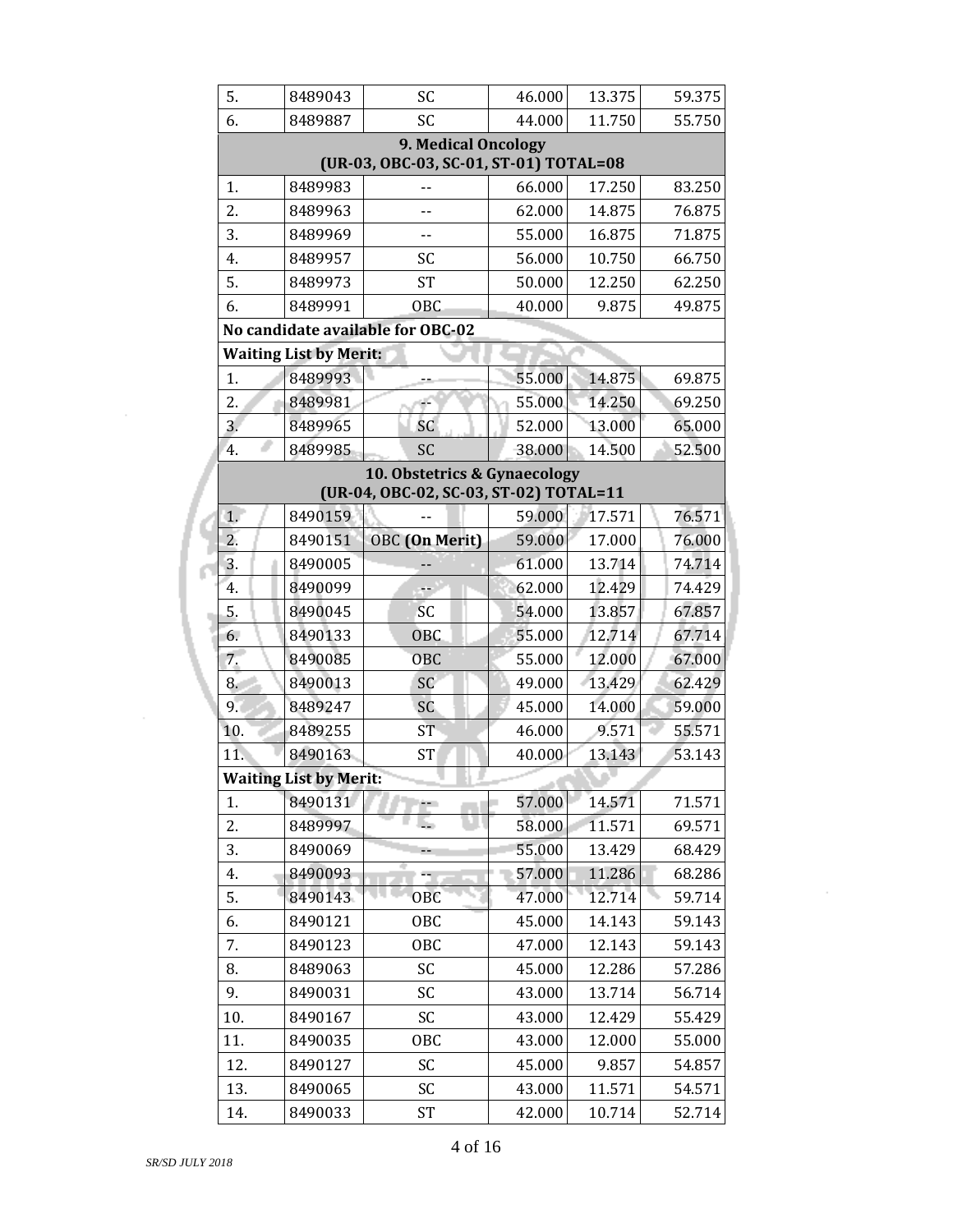| 11. Ophthalmology<br>(UR-05, OBC-06, SC-02, ST-01) TOTAL=14<br>8490241<br>67.000<br>16.500<br>1.<br>83.500<br>2.<br>8490303<br>65.000<br>16.500<br>81.500<br>3.<br>8490267<br>65.000<br>15.875<br>80.875<br>$-$<br>8490369<br>67.000<br>13.625<br>80.625<br>4.<br>$-$<br>5.<br><b>OBC</b> (On Merit)<br>13.500<br>80.500<br>8490265<br>67.000<br>8490285<br><b>OBC</b><br>12.875<br>6.<br>67.000<br>79.875<br>8490221<br><b>OBC</b><br>68.000<br>11.875<br>7.<br>79.875<br>65.000<br>8.<br>8490227<br>SC<br>14.625<br>79.625<br>66.000<br>11.875<br>9.<br>8490281<br>77.875<br><b>OBC</b><br>63.000<br>8490333<br>10.<br><b>OBC</b><br>14.000<br>77.000<br>65.000<br>11.750<br>76.750<br>11.<br>8490361<br><b>OBC</b><br>8490233<br>12.<br><b>OBC</b><br>14.125<br>76.125<br>62.000<br>13.<br>8490299<br>64.000<br>12.125<br>76.125<br>SC<br>8490229<br>10.750<br>74.750<br>14.<br>64.000<br><b>ST</b><br><b>Waiting List by Merit:</b><br>$\overline{1}$ .<br>8490347<br>65.000<br>14.875<br>79.875<br>66.000<br>2.<br>8490349<br>13.500<br>79.500<br>н.<br>3.<br>75.250<br>61.000<br>14.250<br>8490323<br><b>OBC</b><br>8490301<br>SC<br>12.125<br>4.<br>63.000<br>75.125<br>12.250<br>5.<br>74.250<br>8490253<br><b>OBC</b><br>62.000<br>6.<br>8490337<br><b>OBC</b><br>62.000<br>10.625<br>72.625<br>13.500<br>7.<br>8490263<br>59.000<br>72.500<br><b>OBC</b><br>OBC<br>13.875<br>8489071<br>71.875<br>58.000<br>8.<br>8489087<br><b>OBC</b><br>57.000<br>14.000<br>71.000<br>9.<br>62.125<br>10.125<br>10.<br>8490209<br><b>OBC</b><br>52.000<br>8490247<br>11.875<br>11.<br>SC<br>49.000<br>60.875<br>OBC<br>11.500<br>8489083<br>12.<br>48.000<br>59.500<br>8490261<br>14.375<br><b>ST</b><br>44.000<br>58.375<br>13.<br>14.<br>8490223<br>SC<br>45.000<br>12.625<br>57.625<br>15.<br>8489285<br><b>OBC</b><br>45.000<br>11.500<br>56.500<br>8490213<br><b>SC</b><br>45.000<br>10.875<br>16.<br>55.875<br>8490197<br>9.750<br>55.750<br>17.<br><b>OBC</b><br>46.000<br>12. Radiodiagnosis<br>(UR-03, OBC-03, SC-03, ST-01) TOTAL=10<br>8490401<br>87.125<br>1.<br>69.000<br>18.125<br>2.<br>69.000<br>13.625<br>8490481<br>82.625<br><b>OBC</b> (On Merit)<br>13.625<br>3.<br>8490541<br>69.000<br>82.625<br>11.375<br>8489099<br><b>OBC</b><br>67.000<br>78.375<br>4.<br>5.<br>8490439<br>66.000<br>7.875<br><b>OBC</b><br>73.875<br>11.625<br>6.<br>8490495<br>61.000<br>72.625<br>OBC | 15. | 8490043 | <b>ST</b> | 41.000 | 11.571 | 52.571 |  |  |  |
|--------------------------------------------------------------------------------------------------------------------------------------------------------------------------------------------------------------------------------------------------------------------------------------------------------------------------------------------------------------------------------------------------------------------------------------------------------------------------------------------------------------------------------------------------------------------------------------------------------------------------------------------------------------------------------------------------------------------------------------------------------------------------------------------------------------------------------------------------------------------------------------------------------------------------------------------------------------------------------------------------------------------------------------------------------------------------------------------------------------------------------------------------------------------------------------------------------------------------------------------------------------------------------------------------------------------------------------------------------------------------------------------------------------------------------------------------------------------------------------------------------------------------------------------------------------------------------------------------------------------------------------------------------------------------------------------------------------------------------------------------------------------------------------------------------------------------------------------------------------------------------------------------------------------------------------------------------------------------------------------------------------------------------------------------------------------------------------------------------------------------------------------------------------------------------------------------------------------------------------------------------------------------------------------------------------------------------------------------------------------------------------------------|-----|---------|-----------|--------|--------|--------|--|--|--|
|                                                                                                                                                                                                                                                                                                                                                                                                                                                                                                                                                                                                                                                                                                                                                                                                                                                                                                                                                                                                                                                                                                                                                                                                                                                                                                                                                                                                                                                                                                                                                                                                                                                                                                                                                                                                                                                                                                                                                                                                                                                                                                                                                                                                                                                                                                                                                                                                  |     |         |           |        |        |        |  |  |  |
|                                                                                                                                                                                                                                                                                                                                                                                                                                                                                                                                                                                                                                                                                                                                                                                                                                                                                                                                                                                                                                                                                                                                                                                                                                                                                                                                                                                                                                                                                                                                                                                                                                                                                                                                                                                                                                                                                                                                                                                                                                                                                                                                                                                                                                                                                                                                                                                                  |     |         |           |        |        |        |  |  |  |
|                                                                                                                                                                                                                                                                                                                                                                                                                                                                                                                                                                                                                                                                                                                                                                                                                                                                                                                                                                                                                                                                                                                                                                                                                                                                                                                                                                                                                                                                                                                                                                                                                                                                                                                                                                                                                                                                                                                                                                                                                                                                                                                                                                                                                                                                                                                                                                                                  |     |         |           |        |        |        |  |  |  |
|                                                                                                                                                                                                                                                                                                                                                                                                                                                                                                                                                                                                                                                                                                                                                                                                                                                                                                                                                                                                                                                                                                                                                                                                                                                                                                                                                                                                                                                                                                                                                                                                                                                                                                                                                                                                                                                                                                                                                                                                                                                                                                                                                                                                                                                                                                                                                                                                  |     |         |           |        |        |        |  |  |  |
|                                                                                                                                                                                                                                                                                                                                                                                                                                                                                                                                                                                                                                                                                                                                                                                                                                                                                                                                                                                                                                                                                                                                                                                                                                                                                                                                                                                                                                                                                                                                                                                                                                                                                                                                                                                                                                                                                                                                                                                                                                                                                                                                                                                                                                                                                                                                                                                                  |     |         |           |        |        |        |  |  |  |
|                                                                                                                                                                                                                                                                                                                                                                                                                                                                                                                                                                                                                                                                                                                                                                                                                                                                                                                                                                                                                                                                                                                                                                                                                                                                                                                                                                                                                                                                                                                                                                                                                                                                                                                                                                                                                                                                                                                                                                                                                                                                                                                                                                                                                                                                                                                                                                                                  |     |         |           |        |        |        |  |  |  |
|                                                                                                                                                                                                                                                                                                                                                                                                                                                                                                                                                                                                                                                                                                                                                                                                                                                                                                                                                                                                                                                                                                                                                                                                                                                                                                                                                                                                                                                                                                                                                                                                                                                                                                                                                                                                                                                                                                                                                                                                                                                                                                                                                                                                                                                                                                                                                                                                  |     |         |           |        |        |        |  |  |  |
|                                                                                                                                                                                                                                                                                                                                                                                                                                                                                                                                                                                                                                                                                                                                                                                                                                                                                                                                                                                                                                                                                                                                                                                                                                                                                                                                                                                                                                                                                                                                                                                                                                                                                                                                                                                                                                                                                                                                                                                                                                                                                                                                                                                                                                                                                                                                                                                                  |     |         |           |        |        |        |  |  |  |
|                                                                                                                                                                                                                                                                                                                                                                                                                                                                                                                                                                                                                                                                                                                                                                                                                                                                                                                                                                                                                                                                                                                                                                                                                                                                                                                                                                                                                                                                                                                                                                                                                                                                                                                                                                                                                                                                                                                                                                                                                                                                                                                                                                                                                                                                                                                                                                                                  |     |         |           |        |        |        |  |  |  |
|                                                                                                                                                                                                                                                                                                                                                                                                                                                                                                                                                                                                                                                                                                                                                                                                                                                                                                                                                                                                                                                                                                                                                                                                                                                                                                                                                                                                                                                                                                                                                                                                                                                                                                                                                                                                                                                                                                                                                                                                                                                                                                                                                                                                                                                                                                                                                                                                  |     |         |           |        |        |        |  |  |  |
|                                                                                                                                                                                                                                                                                                                                                                                                                                                                                                                                                                                                                                                                                                                                                                                                                                                                                                                                                                                                                                                                                                                                                                                                                                                                                                                                                                                                                                                                                                                                                                                                                                                                                                                                                                                                                                                                                                                                                                                                                                                                                                                                                                                                                                                                                                                                                                                                  |     |         |           |        |        |        |  |  |  |
|                                                                                                                                                                                                                                                                                                                                                                                                                                                                                                                                                                                                                                                                                                                                                                                                                                                                                                                                                                                                                                                                                                                                                                                                                                                                                                                                                                                                                                                                                                                                                                                                                                                                                                                                                                                                                                                                                                                                                                                                                                                                                                                                                                                                                                                                                                                                                                                                  |     |         |           |        |        |        |  |  |  |
|                                                                                                                                                                                                                                                                                                                                                                                                                                                                                                                                                                                                                                                                                                                                                                                                                                                                                                                                                                                                                                                                                                                                                                                                                                                                                                                                                                                                                                                                                                                                                                                                                                                                                                                                                                                                                                                                                                                                                                                                                                                                                                                                                                                                                                                                                                                                                                                                  |     |         |           |        |        |        |  |  |  |
|                                                                                                                                                                                                                                                                                                                                                                                                                                                                                                                                                                                                                                                                                                                                                                                                                                                                                                                                                                                                                                                                                                                                                                                                                                                                                                                                                                                                                                                                                                                                                                                                                                                                                                                                                                                                                                                                                                                                                                                                                                                                                                                                                                                                                                                                                                                                                                                                  |     |         |           |        |        |        |  |  |  |
|                                                                                                                                                                                                                                                                                                                                                                                                                                                                                                                                                                                                                                                                                                                                                                                                                                                                                                                                                                                                                                                                                                                                                                                                                                                                                                                                                                                                                                                                                                                                                                                                                                                                                                                                                                                                                                                                                                                                                                                                                                                                                                                                                                                                                                                                                                                                                                                                  |     |         |           |        |        |        |  |  |  |
|                                                                                                                                                                                                                                                                                                                                                                                                                                                                                                                                                                                                                                                                                                                                                                                                                                                                                                                                                                                                                                                                                                                                                                                                                                                                                                                                                                                                                                                                                                                                                                                                                                                                                                                                                                                                                                                                                                                                                                                                                                                                                                                                                                                                                                                                                                                                                                                                  |     |         |           |        |        |        |  |  |  |
|                                                                                                                                                                                                                                                                                                                                                                                                                                                                                                                                                                                                                                                                                                                                                                                                                                                                                                                                                                                                                                                                                                                                                                                                                                                                                                                                                                                                                                                                                                                                                                                                                                                                                                                                                                                                                                                                                                                                                                                                                                                                                                                                                                                                                                                                                                                                                                                                  |     |         |           |        |        |        |  |  |  |
|                                                                                                                                                                                                                                                                                                                                                                                                                                                                                                                                                                                                                                                                                                                                                                                                                                                                                                                                                                                                                                                                                                                                                                                                                                                                                                                                                                                                                                                                                                                                                                                                                                                                                                                                                                                                                                                                                                                                                                                                                                                                                                                                                                                                                                                                                                                                                                                                  |     |         |           |        |        |        |  |  |  |
|                                                                                                                                                                                                                                                                                                                                                                                                                                                                                                                                                                                                                                                                                                                                                                                                                                                                                                                                                                                                                                                                                                                                                                                                                                                                                                                                                                                                                                                                                                                                                                                                                                                                                                                                                                                                                                                                                                                                                                                                                                                                                                                                                                                                                                                                                                                                                                                                  |     |         |           |        |        |        |  |  |  |
|                                                                                                                                                                                                                                                                                                                                                                                                                                                                                                                                                                                                                                                                                                                                                                                                                                                                                                                                                                                                                                                                                                                                                                                                                                                                                                                                                                                                                                                                                                                                                                                                                                                                                                                                                                                                                                                                                                                                                                                                                                                                                                                                                                                                                                                                                                                                                                                                  |     |         |           |        |        |        |  |  |  |
|                                                                                                                                                                                                                                                                                                                                                                                                                                                                                                                                                                                                                                                                                                                                                                                                                                                                                                                                                                                                                                                                                                                                                                                                                                                                                                                                                                                                                                                                                                                                                                                                                                                                                                                                                                                                                                                                                                                                                                                                                                                                                                                                                                                                                                                                                                                                                                                                  |     |         |           |        |        |        |  |  |  |
|                                                                                                                                                                                                                                                                                                                                                                                                                                                                                                                                                                                                                                                                                                                                                                                                                                                                                                                                                                                                                                                                                                                                                                                                                                                                                                                                                                                                                                                                                                                                                                                                                                                                                                                                                                                                                                                                                                                                                                                                                                                                                                                                                                                                                                                                                                                                                                                                  |     |         |           |        |        |        |  |  |  |
|                                                                                                                                                                                                                                                                                                                                                                                                                                                                                                                                                                                                                                                                                                                                                                                                                                                                                                                                                                                                                                                                                                                                                                                                                                                                                                                                                                                                                                                                                                                                                                                                                                                                                                                                                                                                                                                                                                                                                                                                                                                                                                                                                                                                                                                                                                                                                                                                  |     |         |           |        |        |        |  |  |  |
|                                                                                                                                                                                                                                                                                                                                                                                                                                                                                                                                                                                                                                                                                                                                                                                                                                                                                                                                                                                                                                                                                                                                                                                                                                                                                                                                                                                                                                                                                                                                                                                                                                                                                                                                                                                                                                                                                                                                                                                                                                                                                                                                                                                                                                                                                                                                                                                                  |     |         |           |        |        |        |  |  |  |
|                                                                                                                                                                                                                                                                                                                                                                                                                                                                                                                                                                                                                                                                                                                                                                                                                                                                                                                                                                                                                                                                                                                                                                                                                                                                                                                                                                                                                                                                                                                                                                                                                                                                                                                                                                                                                                                                                                                                                                                                                                                                                                                                                                                                                                                                                                                                                                                                  |     |         |           |        |        |        |  |  |  |
|                                                                                                                                                                                                                                                                                                                                                                                                                                                                                                                                                                                                                                                                                                                                                                                                                                                                                                                                                                                                                                                                                                                                                                                                                                                                                                                                                                                                                                                                                                                                                                                                                                                                                                                                                                                                                                                                                                                                                                                                                                                                                                                                                                                                                                                                                                                                                                                                  |     |         |           |        |        |        |  |  |  |
|                                                                                                                                                                                                                                                                                                                                                                                                                                                                                                                                                                                                                                                                                                                                                                                                                                                                                                                                                                                                                                                                                                                                                                                                                                                                                                                                                                                                                                                                                                                                                                                                                                                                                                                                                                                                                                                                                                                                                                                                                                                                                                                                                                                                                                                                                                                                                                                                  |     |         |           |        |        |        |  |  |  |
|                                                                                                                                                                                                                                                                                                                                                                                                                                                                                                                                                                                                                                                                                                                                                                                                                                                                                                                                                                                                                                                                                                                                                                                                                                                                                                                                                                                                                                                                                                                                                                                                                                                                                                                                                                                                                                                                                                                                                                                                                                                                                                                                                                                                                                                                                                                                                                                                  |     |         |           |        |        |        |  |  |  |
|                                                                                                                                                                                                                                                                                                                                                                                                                                                                                                                                                                                                                                                                                                                                                                                                                                                                                                                                                                                                                                                                                                                                                                                                                                                                                                                                                                                                                                                                                                                                                                                                                                                                                                                                                                                                                                                                                                                                                                                                                                                                                                                                                                                                                                                                                                                                                                                                  |     |         |           |        |        |        |  |  |  |
|                                                                                                                                                                                                                                                                                                                                                                                                                                                                                                                                                                                                                                                                                                                                                                                                                                                                                                                                                                                                                                                                                                                                                                                                                                                                                                                                                                                                                                                                                                                                                                                                                                                                                                                                                                                                                                                                                                                                                                                                                                                                                                                                                                                                                                                                                                                                                                                                  |     |         |           |        |        |        |  |  |  |
|                                                                                                                                                                                                                                                                                                                                                                                                                                                                                                                                                                                                                                                                                                                                                                                                                                                                                                                                                                                                                                                                                                                                                                                                                                                                                                                                                                                                                                                                                                                                                                                                                                                                                                                                                                                                                                                                                                                                                                                                                                                                                                                                                                                                                                                                                                                                                                                                  |     |         |           |        |        |        |  |  |  |
|                                                                                                                                                                                                                                                                                                                                                                                                                                                                                                                                                                                                                                                                                                                                                                                                                                                                                                                                                                                                                                                                                                                                                                                                                                                                                                                                                                                                                                                                                                                                                                                                                                                                                                                                                                                                                                                                                                                                                                                                                                                                                                                                                                                                                                                                                                                                                                                                  |     |         |           |        |        |        |  |  |  |
|                                                                                                                                                                                                                                                                                                                                                                                                                                                                                                                                                                                                                                                                                                                                                                                                                                                                                                                                                                                                                                                                                                                                                                                                                                                                                                                                                                                                                                                                                                                                                                                                                                                                                                                                                                                                                                                                                                                                                                                                                                                                                                                                                                                                                                                                                                                                                                                                  |     |         |           |        |        |        |  |  |  |
|                                                                                                                                                                                                                                                                                                                                                                                                                                                                                                                                                                                                                                                                                                                                                                                                                                                                                                                                                                                                                                                                                                                                                                                                                                                                                                                                                                                                                                                                                                                                                                                                                                                                                                                                                                                                                                                                                                                                                                                                                                                                                                                                                                                                                                                                                                                                                                                                  |     |         |           |        |        |        |  |  |  |
|                                                                                                                                                                                                                                                                                                                                                                                                                                                                                                                                                                                                                                                                                                                                                                                                                                                                                                                                                                                                                                                                                                                                                                                                                                                                                                                                                                                                                                                                                                                                                                                                                                                                                                                                                                                                                                                                                                                                                                                                                                                                                                                                                                                                                                                                                                                                                                                                  |     |         |           |        |        |        |  |  |  |
|                                                                                                                                                                                                                                                                                                                                                                                                                                                                                                                                                                                                                                                                                                                                                                                                                                                                                                                                                                                                                                                                                                                                                                                                                                                                                                                                                                                                                                                                                                                                                                                                                                                                                                                                                                                                                                                                                                                                                                                                                                                                                                                                                                                                                                                                                                                                                                                                  |     |         |           |        |        |        |  |  |  |
|                                                                                                                                                                                                                                                                                                                                                                                                                                                                                                                                                                                                                                                                                                                                                                                                                                                                                                                                                                                                                                                                                                                                                                                                                                                                                                                                                                                                                                                                                                                                                                                                                                                                                                                                                                                                                                                                                                                                                                                                                                                                                                                                                                                                                                                                                                                                                                                                  |     |         |           |        |        |        |  |  |  |
|                                                                                                                                                                                                                                                                                                                                                                                                                                                                                                                                                                                                                                                                                                                                                                                                                                                                                                                                                                                                                                                                                                                                                                                                                                                                                                                                                                                                                                                                                                                                                                                                                                                                                                                                                                                                                                                                                                                                                                                                                                                                                                                                                                                                                                                                                                                                                                                                  |     |         |           |        |        |        |  |  |  |
|                                                                                                                                                                                                                                                                                                                                                                                                                                                                                                                                                                                                                                                                                                                                                                                                                                                                                                                                                                                                                                                                                                                                                                                                                                                                                                                                                                                                                                                                                                                                                                                                                                                                                                                                                                                                                                                                                                                                                                                                                                                                                                                                                                                                                                                                                                                                                                                                  |     |         |           |        |        |        |  |  |  |
|                                                                                                                                                                                                                                                                                                                                                                                                                                                                                                                                                                                                                                                                                                                                                                                                                                                                                                                                                                                                                                                                                                                                                                                                                                                                                                                                                                                                                                                                                                                                                                                                                                                                                                                                                                                                                                                                                                                                                                                                                                                                                                                                                                                                                                                                                                                                                                                                  |     |         |           |        |        |        |  |  |  |
|                                                                                                                                                                                                                                                                                                                                                                                                                                                                                                                                                                                                                                                                                                                                                                                                                                                                                                                                                                                                                                                                                                                                                                                                                                                                                                                                                                                                                                                                                                                                                                                                                                                                                                                                                                                                                                                                                                                                                                                                                                                                                                                                                                                                                                                                                                                                                                                                  |     |         |           |        |        |        |  |  |  |
|                                                                                                                                                                                                                                                                                                                                                                                                                                                                                                                                                                                                                                                                                                                                                                                                                                                                                                                                                                                                                                                                                                                                                                                                                                                                                                                                                                                                                                                                                                                                                                                                                                                                                                                                                                                                                                                                                                                                                                                                                                                                                                                                                                                                                                                                                                                                                                                                  | 7.  | 8490523 | SC        | 53.000 | 10.625 | 63.625 |  |  |  |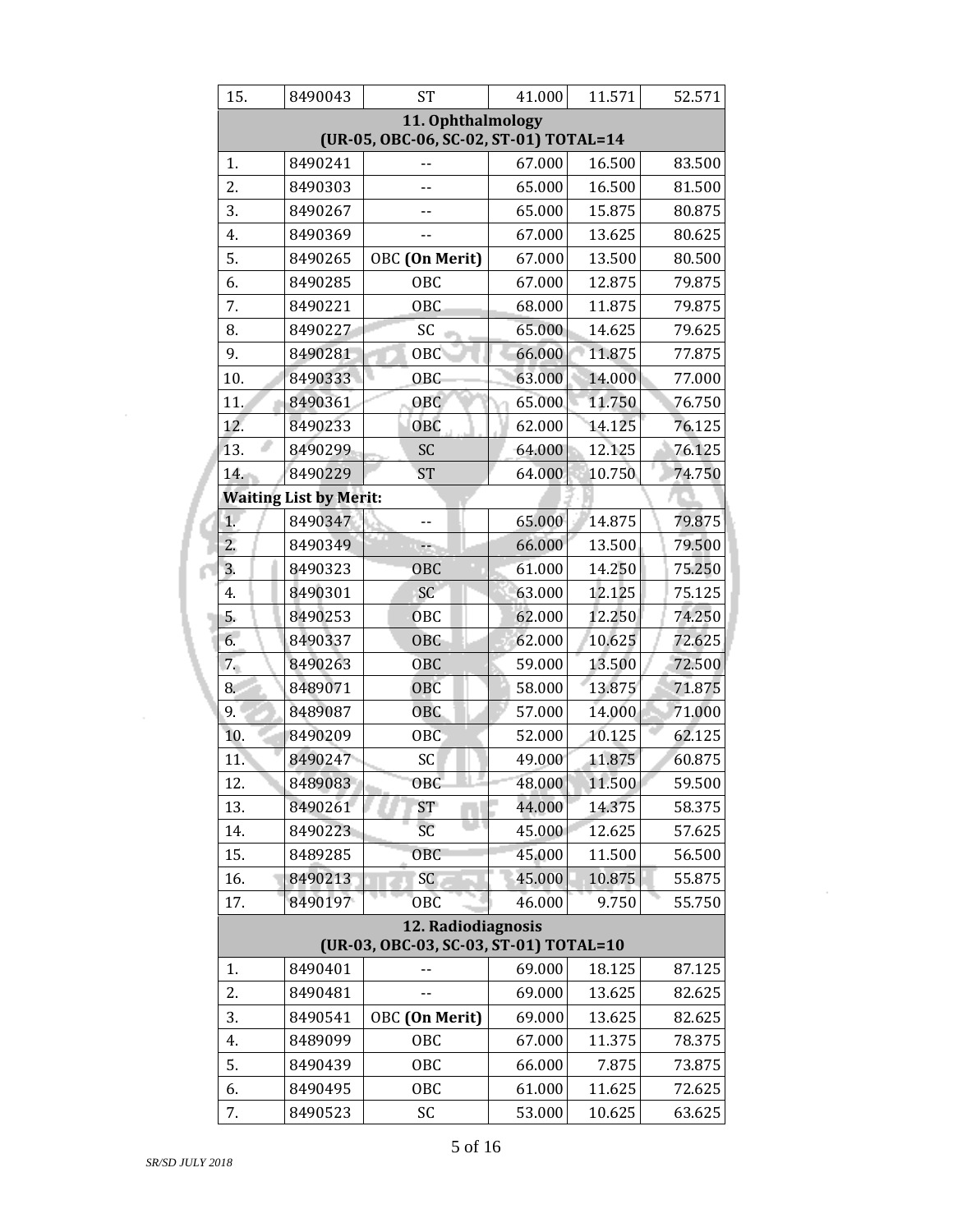| 8.  | 8490499                       | <b>SC</b>                                                  | 42.000 | 10.750 | 52.750 |
|-----|-------------------------------|------------------------------------------------------------|--------|--------|--------|
| 9.  | 8490497                       | <b>ST</b><br><b>PWBD</b>                                   | 40.000 | 7.125  | 47.125 |
|     |                               | No candidate available for SC-01                           |        |        |        |
|     | <b>Waiting List by Merit:</b> |                                                            |        |        |        |
| 1.  | 8490377                       |                                                            | 66.000 | 14.875 | 80.875 |
| 2.  | 8490435                       | --                                                         | 66.000 | 12.000 | 78.000 |
| 3.  | 8490491                       | OBC                                                        | 59.000 | 12.125 | 71.125 |
| 4.  | 8490545                       | OBC                                                        | 57.000 | 12.500 | 69.500 |
| 5.  | 8490507                       | <b>OBC</b>                                                 | 59.000 | 8.500  | 67.500 |
| 6.  | 8490449                       | <b>OBC</b>                                                 | 57.000 | 8.500  | 65.500 |
| 7.  | 8490525                       | <b>ST</b>                                                  | 53.000 | 10.625 | 63.625 |
| 8.  | 8490455                       | <b>ST</b>                                                  | 46.000 | 12.625 | 58.625 |
| 9.  | 8490453                       | <b>ST</b>                                                  | 46.000 | 10.625 | 56.625 |
|     |                               | 13. Radiotherapy<br>(UR-01, OBC-01, SC-02, ST-00) TOTAL=04 |        |        |        |
| 1.  | 8490611                       | --                                                         | 61.000 | 15.556 | 76.556 |
| 2.  | 8490559                       | SC                                                         | 52.000 | 14.778 | 66.778 |
| 3.  | 8490603                       | SC                                                         | 43.000 | 12.667 | 55.667 |
| 4.  | 8490599                       | <b>OBC</b>                                                 | 30.000 | 11.889 | 41.889 |
|     | <b>Waiting List by Merit:</b> |                                                            |        |        |        |
| 1.  | 8490551                       |                                                            | 60.000 | 12.889 | 72.889 |
| 2.  | 8490609                       | SC                                                         | 40.000 | 13.778 | 53.778 |
| 3.  | 8489113                       | SC                                                         | 39.000 | 11.000 | 50.000 |
|     |                               | 14. Medicine<br>(UR-07, OBC-04, SC-03, ST-01) TOTAL=15     |        |        |        |
| 1.  | 8489321                       |                                                            | 59.000 | 13.167 | 72.167 |
| 2.  | 8490667                       | --                                                         | 54.000 | 16.667 | 70.667 |
| 3.  | 8490681                       |                                                            | 54.000 | 16.167 | 70.167 |
| 4.  | 8490641                       | <b>SC</b> (On Merit)                                       | 54.000 | 15.500 | 69.500 |
| 5.  | 8490697                       | -−                                                         | 57.000 | 9.500  | 66.500 |
| 6.  | 8489331                       |                                                            | 53.000 | 12.667 | 65.667 |
| 7.  | 8489121                       |                                                            | 53.000 | 10.500 | 63.500 |
| 8.  | 8489337                       | SC                                                         | 50.000 | 7.500  | 57.500 |
| 9.  | 8490687                       | ST                                                         | 47.000 | 9.667  | 56.667 |
| 10. | 8490657                       | <b>OBC</b>                                                 | 45.000 | 7.667  | 52.667 |
| 11. | 8490699                       | SC                                                         | 41.000 | 8.667  | 49.667 |
| 12. | 8490621                       | <b>OBC</b>                                                 | 42.000 | 7.500  | 49.500 |
| 13. | 8490717                       | OBC                                                        | 43.000 | 6.333  | 49.333 |
| 14. | 8489327                       | SC                                                         | 34.000 | 6.833  | 40.833 |
|     |                               | No candidate available for OBC-01                          |        |        |        |
|     | <b>Waiting List by Merit:</b> |                                                            |        |        |        |
| 1.  | 8489333                       |                                                            | 53.000 | 8.500  | 61.500 |
| 2.  | 8490625                       | ۰.                                                         | 53.000 | 7.000  | 60.000 |
| 3.  | 8490721                       | --                                                         | 51.000 | 8.667  | 59.667 |
|     |                               |                                                            |        |        |        |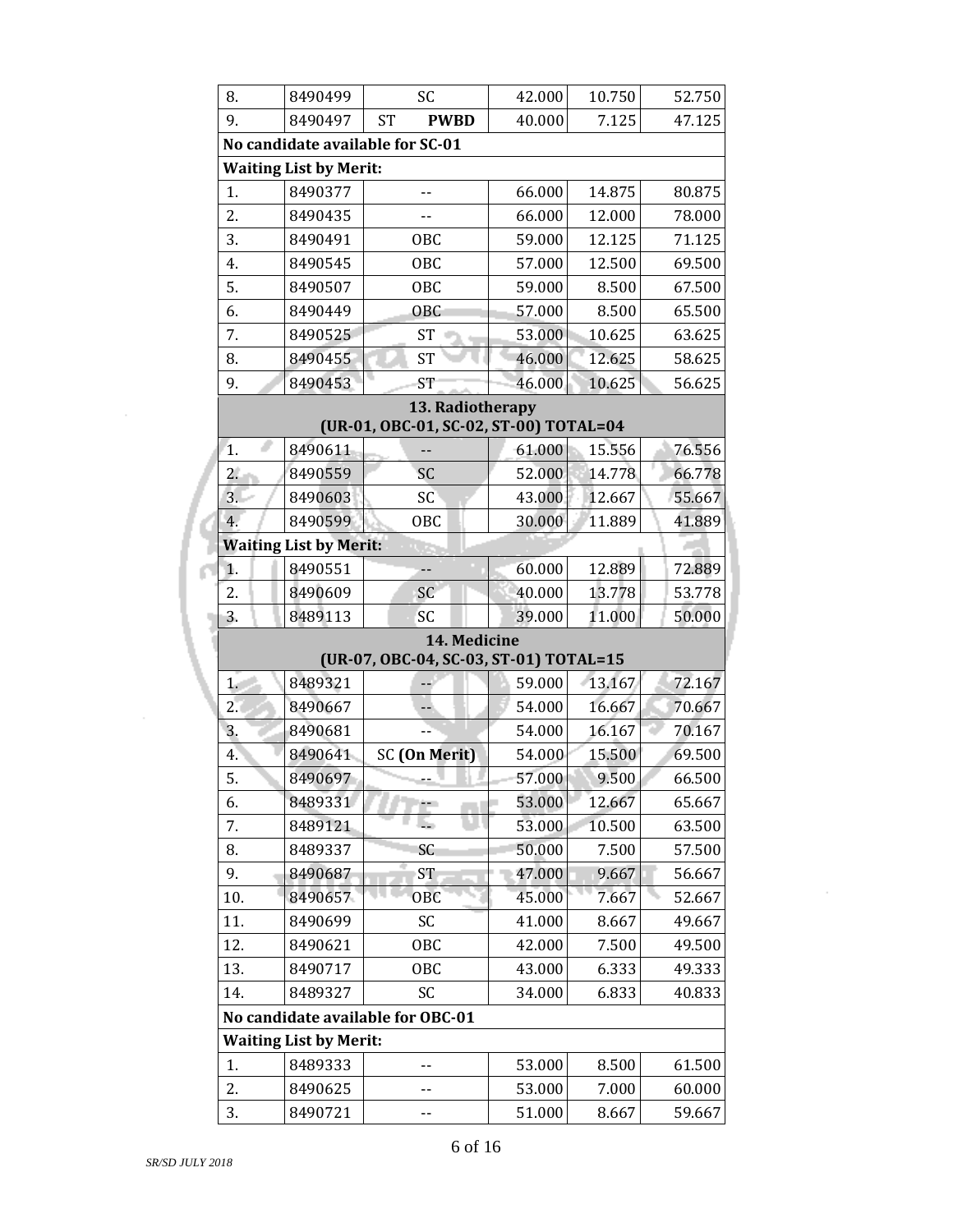| 4.                                                              | 8490719                       |                                                                         | 51.000 | 6.667  | 57.667 |  |  |  |  |
|-----------------------------------------------------------------|-------------------------------|-------------------------------------------------------------------------|--------|--------|--------|--|--|--|--|
| 5.                                                              | 8490647                       | --                                                                      | 50.000 | 5.500  | 55.500 |  |  |  |  |
| 6.                                                              | 8490639                       | <b>ST</b>                                                               | 44.000 | 10.333 | 54.333 |  |  |  |  |
| 7.                                                              | 8489339                       | <b>ST</b>                                                               | 40.000 | 9.500  | 49.500 |  |  |  |  |
| 8.                                                              | 8490669                       | SC                                                                      | 31.000 | 6.500  | 37.500 |  |  |  |  |
|                                                                 |                               | 15. Emergency Medicine & Casualty                                       |        |        |        |  |  |  |  |
| (UR-07, OBC-05, SC-06, ST-01) TOTAL=19                          |                               |                                                                         |        |        |        |  |  |  |  |
| 1.                                                              | 8489125                       |                                                                         | 60.000 | 15.333 | 75.333 |  |  |  |  |
| 2.                                                              | 8489133                       |                                                                         | 61.000 | 13.111 | 74.111 |  |  |  |  |
| 3.                                                              | 8490737                       |                                                                         | 56.000 | 16.556 | 72.556 |  |  |  |  |
| 4.                                                              | 8489131                       |                                                                         | 58.000 | 14.222 | 72.222 |  |  |  |  |
| 5.                                                              | 8489477                       |                                                                         | 58.000 | 13.111 | 71.111 |  |  |  |  |
| 6.                                                              | 8490735                       |                                                                         | 53.000 | 17.111 | 70.111 |  |  |  |  |
| 7.                                                              | 8489479                       |                                                                         | 57.000 | 10.889 | 67.889 |  |  |  |  |
| 8.                                                              | 8490733                       | SC                                                                      | 39.000 | 9.222  | 48.222 |  |  |  |  |
|                                                                 |                               | No candidate available for OBC-05, SC-05, ST-01                         |        |        |        |  |  |  |  |
|                                                                 | <b>Waiting List by Merit:</b> |                                                                         |        |        |        |  |  |  |  |
| 1.                                                              | 8490741                       | --                                                                      | 54.000 | 12.222 | 66.222 |  |  |  |  |
| $\overline{2}$ .                                                | 8489473                       |                                                                         | 54.000 | 11.889 | 65.889 |  |  |  |  |
| 3.                                                              | 8489471                       |                                                                         | 52.000 | 12.333 | 64.333 |  |  |  |  |
| 4.                                                              | 8490731                       |                                                                         | 48.000 | 11.778 | 59.778 |  |  |  |  |
| 16. Medicine (Trauma)<br>(UR-09, OBC-05, SC-04, ST-01) TOTAL=19 |                               |                                                                         |        |        |        |  |  |  |  |
| 1.                                                              | 8490745                       |                                                                         | 55.000 | 15.625 | 70.625 |  |  |  |  |
| 2.                                                              | 8490753                       | ST (On Merit)                                                           | 56.000 | 13.875 | 69.875 |  |  |  |  |
| 3 <sup>2</sup>                                                  | 8490747                       |                                                                         | 50.000 | 15.000 | 65.000 |  |  |  |  |
| 4.                                                              | 8489135                       |                                                                         | 51.000 | 13.000 | 64.000 |  |  |  |  |
| 5.                                                              | 8490749                       | --                                                                      | 50.000 | 13.000 | 63.000 |  |  |  |  |
| 6.                                                              | 8490755                       | <b>OBC</b> (On Merit)                                                   | 47.000 | 12.875 | 59.875 |  |  |  |  |
| 7.                                                              | 8490751                       | OBC (On Merit)   43.000                                                 |        | 14.250 | 57.250 |  |  |  |  |
|                                                                 |                               | No candidate available for UR-02, OBC-05, SC-04, ST-01                  |        |        |        |  |  |  |  |
|                                                                 |                               | 17. Rheumatology<br>(UR-01, OBC-00, SC-00, ST-01) TOTAL=02              |        |        |        |  |  |  |  |
| 1.                                                              | 8490769                       |                                                                         | 68.000 | 15.167 | 83.167 |  |  |  |  |
| 2.                                                              | 8490771                       | <b>ST</b>                                                               | 43.000 | 11.833 | 54.833 |  |  |  |  |
|                                                                 | <b>Waiting List by Merit:</b> |                                                                         |        |        |        |  |  |  |  |
| 1.                                                              | 8490759                       |                                                                         | 61.000 | 15.167 | 76.167 |  |  |  |  |
| 2.                                                              | 8489345                       |                                                                         | 58.000 | 15.333 | 73.333 |  |  |  |  |
|                                                                 |                               | <b>18. Geriatric Medicine</b><br>(UR-00, OBC-01, SC-00, ST-01) TOTAL=02 |        |        |        |  |  |  |  |
| 1.                                                              | 8490779                       | OBC                                                                     | 48.000 | 15.333 | 63.333 |  |  |  |  |
|                                                                 |                               | No candidate available for ST-01                                        |        |        |        |  |  |  |  |
|                                                                 |                               | <b>19. Pulmonary Medicine</b><br>(UR-02, OBC-03, SC-00, ST-00) TOTAL=05 |        |        |        |  |  |  |  |
| 1.                                                              | 8489139                       |                                                                         | 59.000 | 12.000 | 71.000 |  |  |  |  |
|                                                                 |                               |                                                                         |        |        |        |  |  |  |  |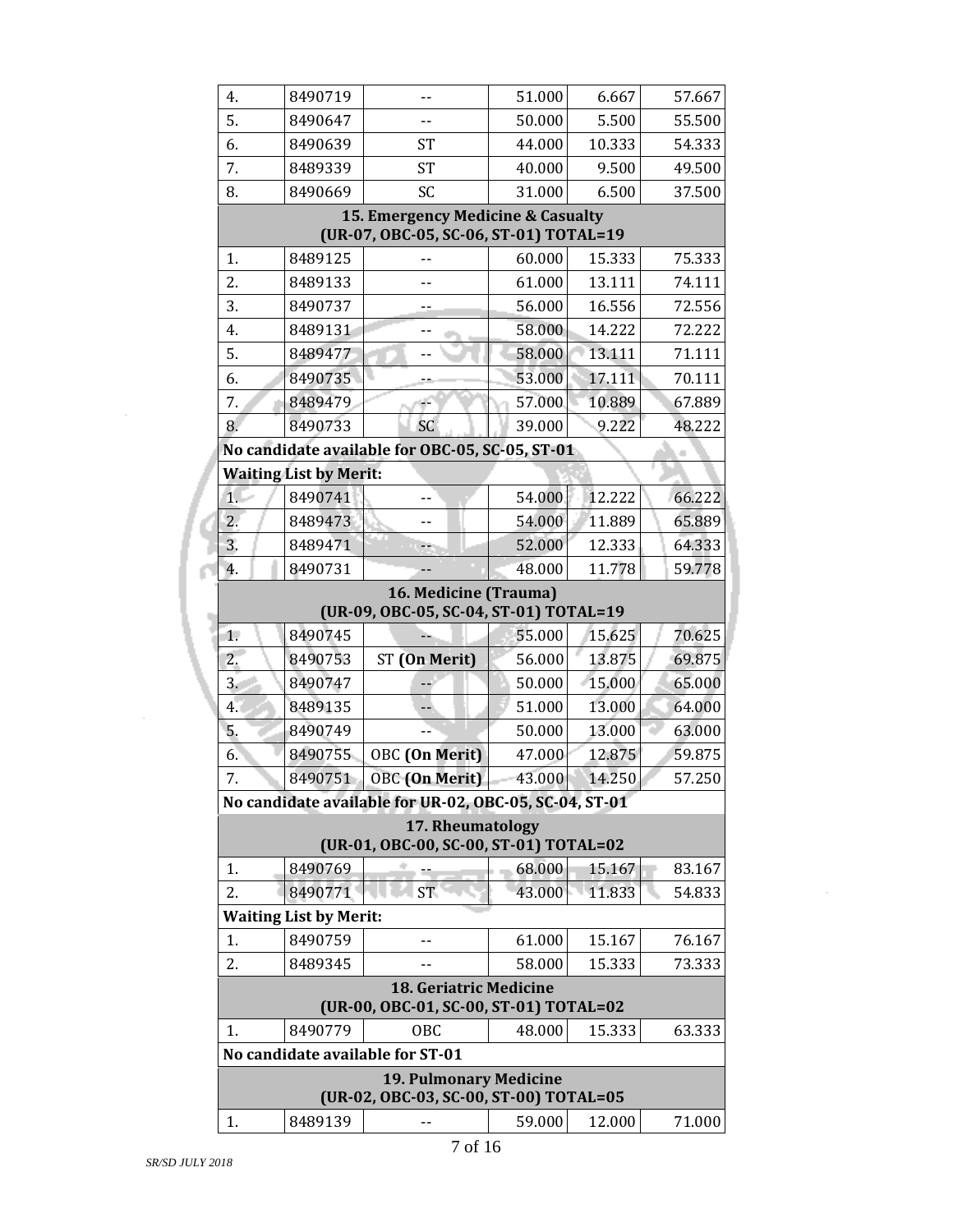| 2.                                                        | 8490799                       | <b>OBC</b>                                             | 43.000 | 11.429 | 54.429 |  |  |  |  |  |
|-----------------------------------------------------------|-------------------------------|--------------------------------------------------------|--------|--------|--------|--|--|--|--|--|
| 3.                                                        | 8490807                       | OBC                                                    | 40.000 | 12.571 | 52.571 |  |  |  |  |  |
| 4.                                                        | 8490795                       | OBC                                                    | 35.000 | 8.429  | 43.429 |  |  |  |  |  |
| 5.                                                        | 8490821                       | <b>PWBD</b><br>--                                      | 20.000 | 9.429  | 29.429 |  |  |  |  |  |
|                                                           | <b>Waiting List by Merit:</b> |                                                        |        |        |        |  |  |  |  |  |
| 1.                                                        | 8490805                       | --                                                     | 59.000 | 10.429 | 69.429 |  |  |  |  |  |
| 2.                                                        | 8490793                       |                                                        | 51.000 | 13.143 | 64.143 |  |  |  |  |  |
| 3.                                                        | 8490835                       | --                                                     | 53.000 | 10.857 | 63.857 |  |  |  |  |  |
| 4.                                                        | 8490791                       | $-$                                                    | 51.000 | 11.143 | 62.143 |  |  |  |  |  |
| 5.                                                        | 8490829                       |                                                        | 51.000 | 9.714  | 60.714 |  |  |  |  |  |
| 20. Cardiology                                            |                               |                                                        |        |        |        |  |  |  |  |  |
| (UR-01, OBC-02, SC-01, ST-01) TOTAL=05                    |                               |                                                        |        |        |        |  |  |  |  |  |
| 1.                                                        | 8490853                       |                                                        | 65.000 | 17.167 | 82.167 |  |  |  |  |  |
| 2.                                                        | 8490847                       | SC                                                     | 55.000 | 17.000 | 72.000 |  |  |  |  |  |
| 3.                                                        | 8490855                       | <b>ST</b>                                              | 19.000 | 11.167 | 30.167 |  |  |  |  |  |
|                                                           |                               | No candidate available for OBC-02                      |        |        |        |  |  |  |  |  |
|                                                           | <b>Waiting List by Merit:</b> |                                                        |        |        |        |  |  |  |  |  |
| 1.                                                        | 8490845                       |                                                        | 62.000 | 17.500 | 79.500 |  |  |  |  |  |
|                                                           |                               | 21. Neuro-Surgery                                      |        |        |        |  |  |  |  |  |
|                                                           |                               | (UR-12, OBC-06, SC-04, ST-01) TOTAL=23                 |        |        |        |  |  |  |  |  |
| 1.                                                        | 8490873                       |                                                        | 66.000 | 15.857 | 81.857 |  |  |  |  |  |
| 2.                                                        | 8490887                       | ÷                                                      | 64.000 | 13.714 | 77.714 |  |  |  |  |  |
| 3.                                                        | 8490883                       | --                                                     | 63.000 | 12.571 | 75.571 |  |  |  |  |  |
| 4.                                                        | 8490869                       | щ.                                                     | 60.000 | 12.143 | 72.143 |  |  |  |  |  |
| 5.                                                        | 8489355                       |                                                        | 58.000 | 11.857 | 69.857 |  |  |  |  |  |
| 6.                                                        | 8490867                       | --                                                     | 43.000 | 10.857 | 53.857 |  |  |  |  |  |
| 7.                                                        | 8490885                       | <b>OBC</b> (On Merit)                                  | 38.000 | 11.857 | 49.857 |  |  |  |  |  |
| 8.                                                        | 8490879                       | <b>OBC</b> (On Merit)                                  | 38.000 | 10.143 | 48.143 |  |  |  |  |  |
| 9.                                                        | 8489357                       |                                                        | 36.000 | 11.000 | 47.000 |  |  |  |  |  |
|                                                           |                               | No candidate available for UR-03, OBC-06, SC-04, ST-01 |        |        |        |  |  |  |  |  |
|                                                           |                               | 22. C.T.V.S.<br>(UR-00, OBC-02, SC-02, ST-00) TOTAL=04 |        |        |        |  |  |  |  |  |
| 1.                                                        | 8490889                       | SC                                                     | 49.000 | 13.429 | 62.429 |  |  |  |  |  |
| 2.                                                        | 8489151                       | SC                                                     | 37.000 | 12.571 | 49.571 |  |  |  |  |  |
|                                                           |                               | No candidate available for OBC-02                      |        |        |        |  |  |  |  |  |
| 23. Paediatrics<br>(UR-05, OBC-03, SC-02, ST-01) TOTAL=11 |                               |                                                        |        |        |        |  |  |  |  |  |
| 1.                                                        | 8491019                       | SC (On Merit)                                          | 67.000 | 18.750 | 85.750 |  |  |  |  |  |
| 2.                                                        | 8490915                       |                                                        | 59.000 | 14.875 | 73.875 |  |  |  |  |  |
| 3.                                                        | 8490941                       | --                                                     | 55.000 | 17.875 | 72.875 |  |  |  |  |  |
| 4.                                                        | 8491057                       | --                                                     | 55.000 | 16.750 | 71.750 |  |  |  |  |  |
| 5.                                                        | 8490987                       | --                                                     | 57.000 | 13.500 | 70.500 |  |  |  |  |  |
| 6.                                                        | 8490893                       | <b>ST</b>                                              | 53.000 | 11.125 | 64.125 |  |  |  |  |  |
| 7.                                                        | 8490969                       | SC                                                     | 50.000 | 11.625 | 61.625 |  |  |  |  |  |
|                                                           |                               |                                                        |        |        |        |  |  |  |  |  |

ß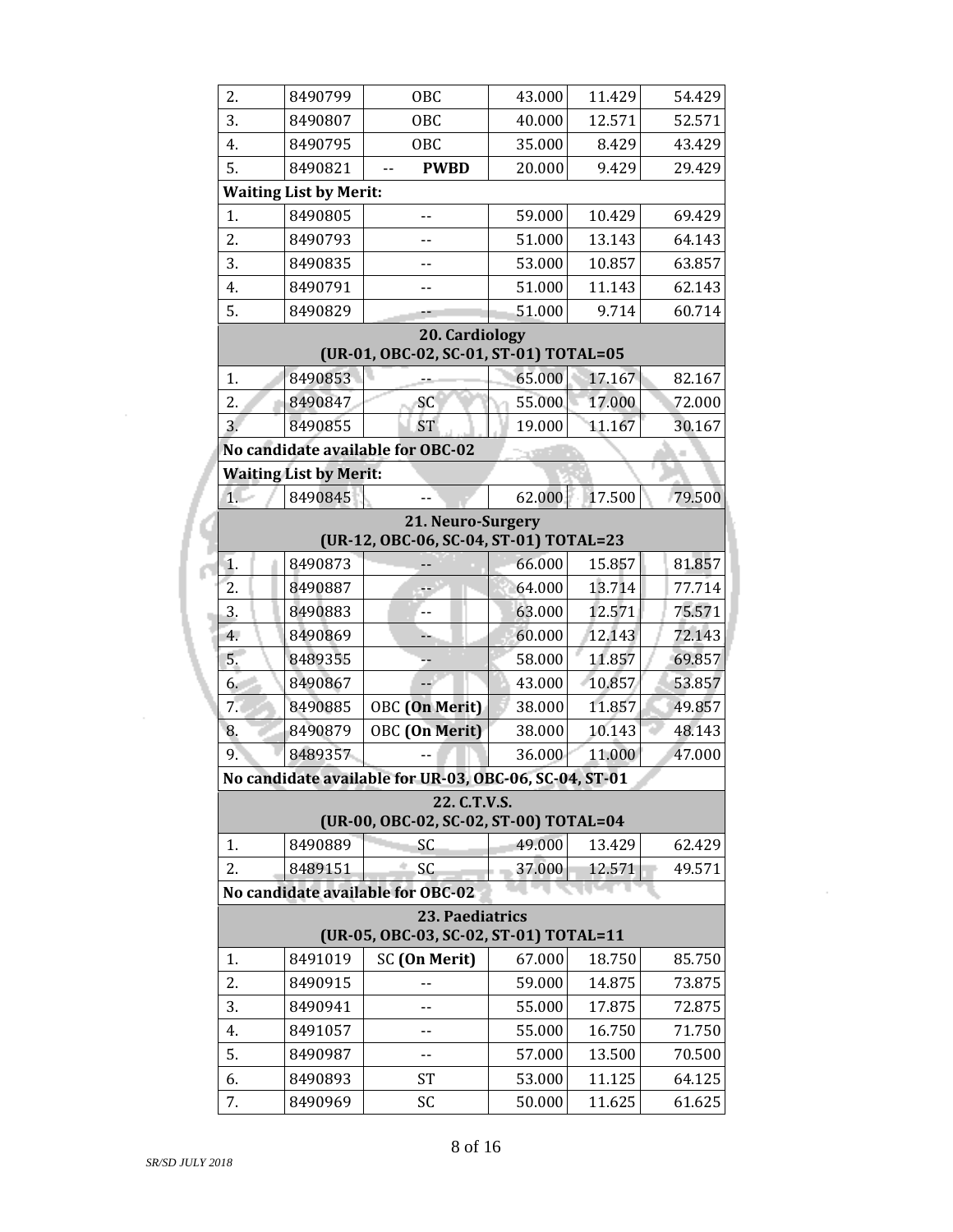| 8.  | 8489153                       | <b>OBC</b>                                                       | 49.000 | 12.500 | 61.500 |
|-----|-------------------------------|------------------------------------------------------------------|--------|--------|--------|
| 9.  | 8489165                       | <b>OBC</b>                                                       | 48.000 | 12.375 | 60.375 |
| 10. | 8490909                       | <b>SC</b>                                                        | 42.000 | 12.750 | 54.750 |
| 11. | 8490933                       | <b>OBC PWBD</b>                                                  | 34.000 | 12.750 | 46.750 |
|     | <b>Waiting List by Merit:</b> |                                                                  |        |        |        |
| 1.  | 8490905                       | --                                                               | 53.000 | 14.625 | 67.625 |
| 2.  | 8490971                       | --                                                               | 53.000 | 14.500 | 67.500 |
| 3.  | 8491071                       | $-$                                                              | 54.000 | 13.125 | 67.125 |
| 4.  | 8491029                       | --                                                               | 53.000 | 9.875  | 62.875 |
| 5.  | 8490927                       | <b>OBC</b>                                                       | 48.000 | 11.000 | 59.000 |
| 6.  | 8491063                       | <b>OBC</b>                                                       | 45.000 | 12.625 | 57.625 |
| 7.  | 8490935                       | <b>ST</b>                                                        | 43.000 | 11.000 | 54.000 |
| 8.  | 8490939                       | <b>ST</b>                                                        | 40.000 | 13.000 | 53.000 |
| 9.  | 8490945                       | <b>OBC</b>                                                       | 44.000 | 8.750  | 52.750 |
| 10. | 8490901                       | <b>OBC</b>                                                       | 41.000 | 11.000 | 52.000 |
| 11. | 8491073                       | SC                                                               | 41.000 | 10.500 | 51.500 |
| 12. | 8491061                       | SC                                                               | 41.000 | 10.250 | 51.250 |
|     |                               | 24. Paediatric Surgery<br>(UR-01, OBC-01, SC-00, ST-00) TOTAL=02 |        |        |        |
| 1.  | 8489208                       |                                                                  | 39.000 | 12.286 | 51.286 |
|     |                               | No candidate available for OBC-01                                |        |        |        |
|     |                               | 25. Surgery                                                      |        |        |        |
|     |                               | (UR-20, OBC-11, SC-06, ST-02) TOTAL=39                           |        |        |        |
| 1   | 8489618                       |                                                                  | 56.000 | 18.375 | 74.375 |
| 2.  | 8489682                       |                                                                  | 60.000 | 13.500 | 73.500 |
| 3.  | 8489714                       | <b>OBC</b> (On Merit)                                            | 58.000 | 11.750 | 69.750 |
| 4.  | 8489742                       |                                                                  | 56.000 | 13.625 | 69.625 |
| 5.  | 8489694                       |                                                                  | 59.000 | 10.375 | 69.375 |
| 6.  | 8489670                       | <b>OBC</b> (On Merit)                                            | 58.000 | 9.250  | 67.250 |
| 7.  | 8489214                       |                                                                  | 55.000 | 12.000 | 67.000 |
| 8.  | 8489704                       | <b>OBC</b> (On Merit)                                            | 51.000 | 16.000 | 67.000 |
| 9.  | 8489648                       |                                                                  | 54.000 | 12.625 | 66.625 |
| 10. | 8489700                       |                                                                  | 54.000 | 12.125 | 66.125 |
| 11. | 8489652                       |                                                                  | 50.000 | 15.750 | 65.750 |
| 12. | 8489716                       | <b>OBC</b> (On Merit)                                            | 52.000 | 13.500 | 65.500 |
| 13. | 8489754                       | <b>OBC</b> (On Merit)                                            | 52.000 | 13.000 | 65.000 |
| 14. | 8489503                       |                                                                  | 51.000 | 13.875 | 64.875 |
| 15. | 8489702                       | --                                                               | 49.000 | 15.750 | 64.750 |
| 16. | 8489620                       |                                                                  | 50.000 | 14.250 | 64.250 |
| 17. | 8489018                       | --                                                               | 53.000 | 11.000 | 64.000 |
| 18. | 8489664                       | --                                                               | 51.000 | 12.750 | 63.750 |
| 19. |                               |                                                                  |        |        |        |
|     | 8489676                       |                                                                  | 53.000 | 10.375 | 63.375 |
| 20. | 8489728                       | OBC                                                              | 52.000 | 11.125 | 63.125 |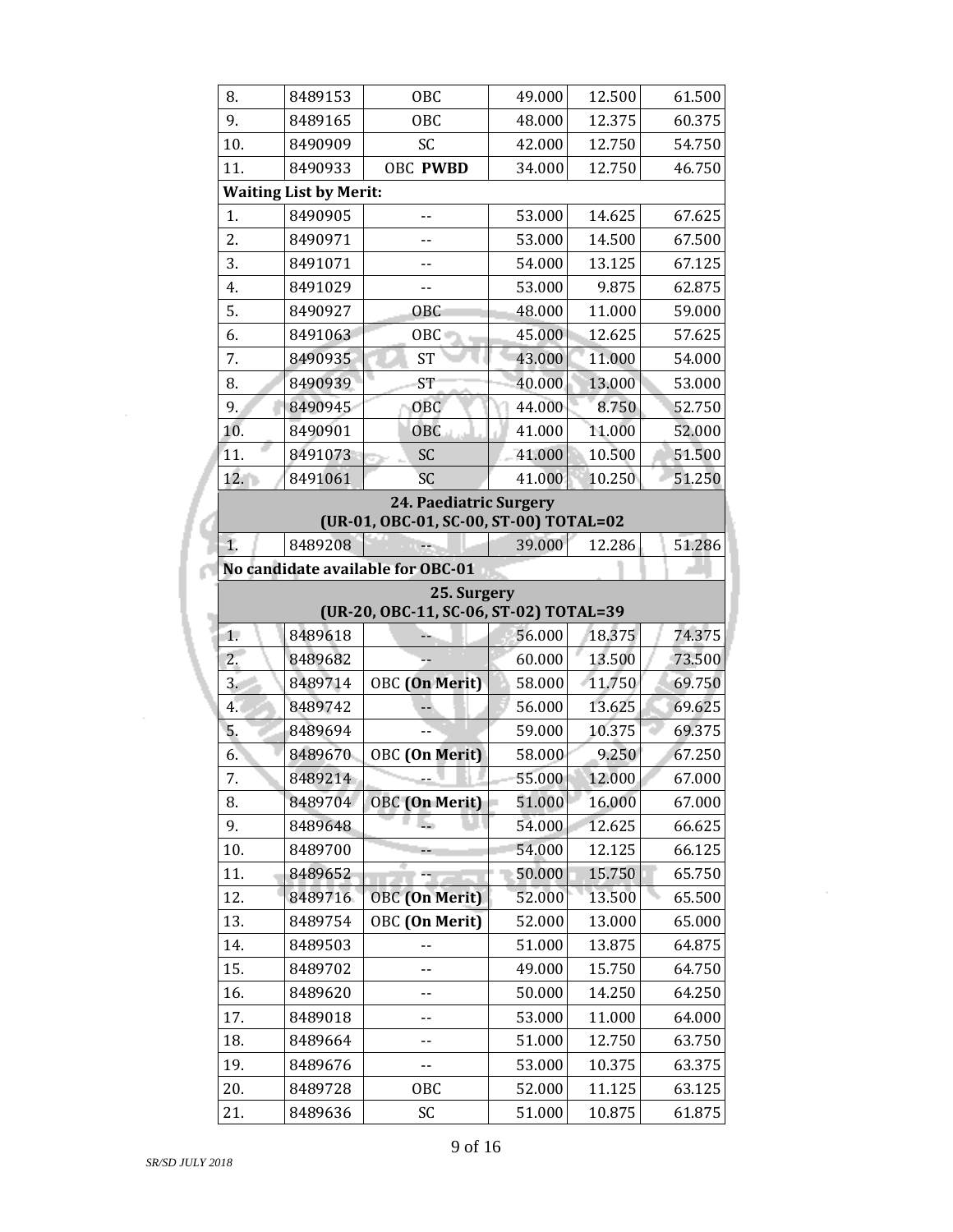| 22.                                                                                       | 8489638                       | <b>OBC</b>                                                                             | 46.000 | 15.750 | 61.750 |  |  |  |
|-------------------------------------------------------------------------------------------|-------------------------------|----------------------------------------------------------------------------------------|--------|--------|--------|--|--|--|
| 23.                                                                                       | 8489732                       | <b>OBC</b>                                                                             | 49.000 | 11.750 | 60.750 |  |  |  |
| 24.                                                                                       | 8489210                       | OBC                                                                                    | 51.000 | 9.750  | 60.750 |  |  |  |
| 25.                                                                                       | 8489692                       | <b>PWBD</b>                                                                            | 41.000 | 16.625 | 57.625 |  |  |  |
| 26.                                                                                       | 8489666                       | <b>ST</b>                                                                              | 44.000 | 13.625 | 57.625 |  |  |  |
| 27.                                                                                       | 8489744                       | <b>OBC</b>                                                                             | 47.000 | 10.125 | 57.125 |  |  |  |
| 28.                                                                                       | 8489230                       | <b>OBC</b>                                                                             | 46.000 | 7.625  | 53.625 |  |  |  |
| 29.                                                                                       | 8489026                       | <b>OBC</b>                                                                             | 42.000 | 11.500 | 53.500 |  |  |  |
| 30.                                                                                       | 8489660                       | <b>ST</b>                                                                              | 41.000 | 11.375 | 52.375 |  |  |  |
| 31.                                                                                       | 8489736                       | SC                                                                                     | 40.000 | 11.625 | 51.625 |  |  |  |
| 32.                                                                                       | 8489680                       | SC                                                                                     | 40.000 | 9.750  | 49.750 |  |  |  |
| 33.                                                                                       | 8489720                       | OBC                                                                                    | 37.000 | 11.625 | 48.625 |  |  |  |
| 34.                                                                                       | 8489698                       | SC                                                                                     | 38.000 | 10.000 | 48.000 |  |  |  |
| 35.                                                                                       | 8489032                       | SC                                                                                     | 34.000 | 9.500  | 43.500 |  |  |  |
|                                                                                           |                               | No candidate available for OBC-03, SC-01                                               |        |        |        |  |  |  |
|                                                                                           | <b>Waiting List by Merit:</b> |                                                                                        |        |        |        |  |  |  |
| 1.                                                                                        | 8489654                       |                                                                                        | 49.000 | 14.125 | 63.125 |  |  |  |
| $\overline{2}$ .                                                                          | 8489218                       |                                                                                        | 52.000 | 10.250 | 62.250 |  |  |  |
| 3.                                                                                        | 8489748                       | --                                                                                     | 50.000 | 12.125 | 62.125 |  |  |  |
| 4.                                                                                        | 8489730                       | a.                                                                                     | 49.000 | 12.750 | 61.750 |  |  |  |
| 5.                                                                                        | 8489706                       |                                                                                        | 48.000 | 12.750 | 60.750 |  |  |  |
| 6.                                                                                        | 8489642                       |                                                                                        | 48.000 | 12.500 | 60.500 |  |  |  |
| 7.                                                                                        | 8489236                       | --                                                                                     | 50.000 | 10.375 | 60.375 |  |  |  |
| 8.                                                                                        | 8489222                       |                                                                                        | 51.000 | 8.500  | 59.500 |  |  |  |
| 9.                                                                                        | 8489614                       |                                                                                        | 48.000 | 9.250  | 57.250 |  |  |  |
| 10.                                                                                       | 8489250                       | <b>ST</b>                                                                              | 37.000 | 8.750  | 45.750 |  |  |  |
|                                                                                           |                               | 26. Plastic Surgery & Reconstructive Surgery<br>(UR-09, OBC-04, SC-02, ST-01) TOTAL=16 |        |        |        |  |  |  |
| 1.                                                                                        | 8489770                       | --                                                                                     | 65.000 | 17.625 | 82.625 |  |  |  |
| 2.                                                                                        | 8489766                       |                                                                                        | 65.000 | 16.750 | 81.750 |  |  |  |
| 3.                                                                                        | 8489772                       |                                                                                        | 59.000 | 17.125 | 76.125 |  |  |  |
| 4.                                                                                        | 8489768                       | <b>OBC</b> (On Merit)                                                                  | 51.000 | 16.250 | 67.250 |  |  |  |
| 5.                                                                                        | 8489764                       |                                                                                        | 45.000 | 13.000 | 58.000 |  |  |  |
| 6.                                                                                        | 8489762                       |                                                                                        | 44.000 | 12.250 | 56.250 |  |  |  |
| No candidate available for UR-03, OBC-04, SC-02, ST-01                                    |                               |                                                                                        |        |        |        |  |  |  |
| 27. Critical & Intensive Care (Plastic Surgery)<br>(UR-01, OBC-00, SC-00, ST-00) TOTAL=01 |                               |                                                                                        |        |        |        |  |  |  |
| 1.                                                                                        | 8489774                       |                                                                                        | 42.000 | 13.429 | 55.429 |  |  |  |
|                                                                                           |                               | 28. Anatomy<br>(UR-00, OBC-00, SC-02, ST-01) TOTAL=03                                  |        |        |        |  |  |  |
| 1.                                                                                        | 8489780                       | <b>ST</b>                                                                              | 39.000 | 16.000 | 55.000 |  |  |  |
| No candidate available for SC-02                                                          |                               |                                                                                        |        |        |        |  |  |  |
| 29. Biophysics                                                                            |                               |                                                                                        |        |        |        |  |  |  |
| No candidate applied                                                                      |                               |                                                                                        |        |        |        |  |  |  |
|                                                                                           |                               |                                                                                        |        |        |        |  |  |  |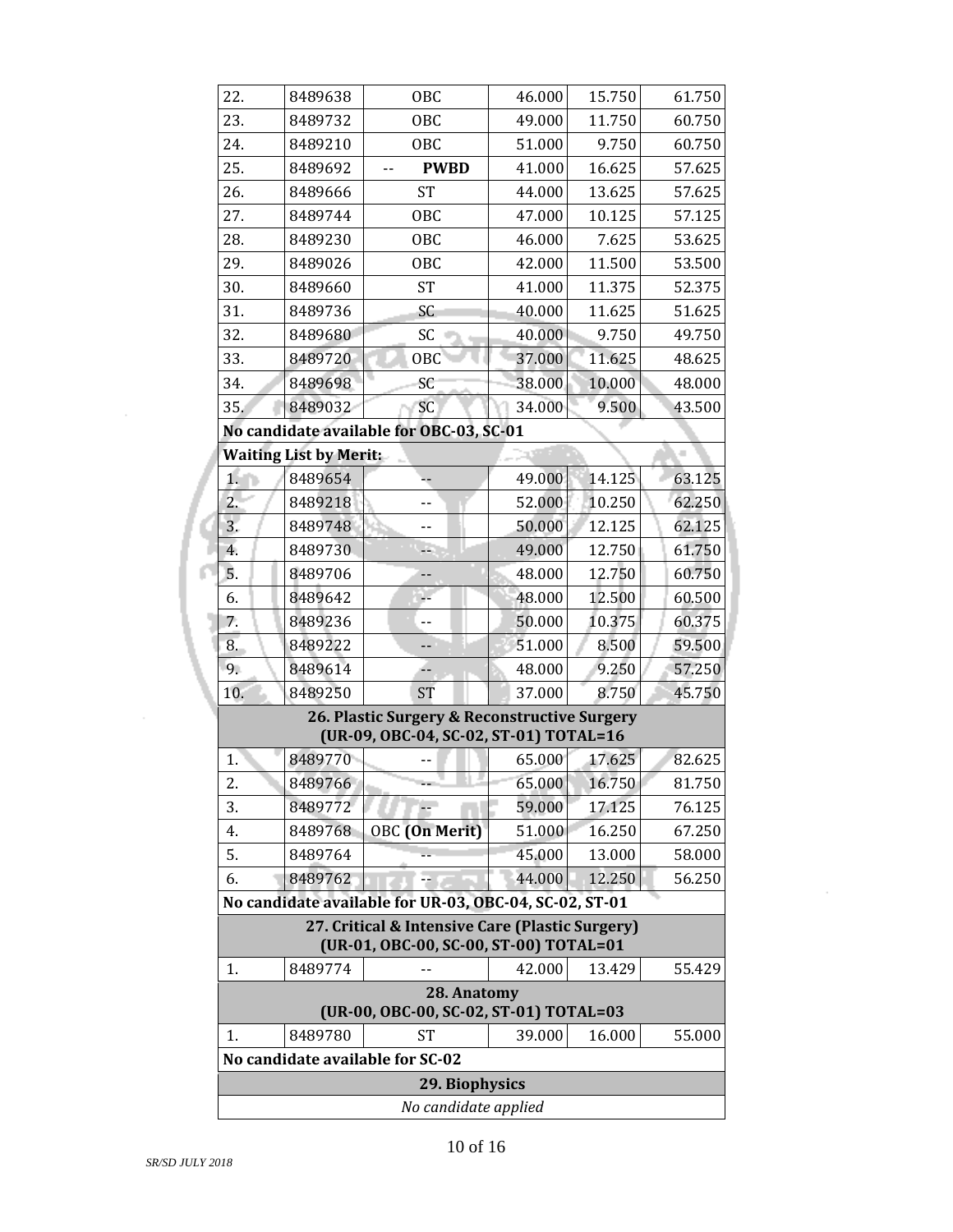| <b>30. Clinical Haematology</b><br>(UR-00, OBC-00, SC-01, ST-00) TOTAL=01 |                               |                                                                                     |        |        |        |  |  |  |
|---------------------------------------------------------------------------|-------------------------------|-------------------------------------------------------------------------------------|--------|--------|--------|--|--|--|
| 1.                                                                        | 8489034                       | SC                                                                                  | 69.000 | 13.667 | 82.667 |  |  |  |
| <b>31. Community Medicine</b><br>(UR-00, OBC-01, SC-01, ST-00) TOTAL=02   |                               |                                                                                     |        |        |        |  |  |  |
| 1.                                                                        | 8489790                       | <b>OBC</b>                                                                          | 49.000 | 15.857 | 64.857 |  |  |  |
| 2.                                                                        | 8489796                       | <b>SC</b>                                                                           | 31.000 | 11.571 | 42.571 |  |  |  |
|                                                                           | <b>Waiting List by Merit:</b> |                                                                                     |        |        |        |  |  |  |
| 1.                                                                        | 8489038                       | OBC                                                                                 | 48.000 | 14.429 | 62.429 |  |  |  |
| 2.                                                                        | 8489786                       | <b>OBC</b>                                                                          | 47.000 | 9.571  | 56.571 |  |  |  |
| 32. Orthodontics (CDER)<br>(UR-00, OBC-01, SC-00, ST-00) TOTAL=01         |                               |                                                                                     |        |        |        |  |  |  |
| 1.                                                                        | 8489802                       | OBC                                                                                 | 79.000 | 16.143 | 95.143 |  |  |  |
|                                                                           | <b>Waiting List by Merit:</b> |                                                                                     |        |        |        |  |  |  |
| 1.                                                                        | 8489804                       | OBC                                                                                 | 59.000 | 15.714 | 74.714 |  |  |  |
| 2.                                                                        | 8489808                       | <b>OBC</b>                                                                          | 42.000 | 10.143 | 52.143 |  |  |  |
|                                                                           |                               | 33. Oral & Max. Surgery (CDER)<br>(UR-00, OBC-01, SC-01, ST-00) TOTAL=02            |        |        |        |  |  |  |
| 1.                                                                        | 8489812                       | <b>SC</b>                                                                           | 72.000 | 16.429 | 88.429 |  |  |  |
| $\overline{2}$ .                                                          | 8489826                       | OBC                                                                                 | 66.000 | 10.857 | 76.857 |  |  |  |
|                                                                           | <b>Waiting List by Merit:</b> |                                                                                     |        |        |        |  |  |  |
| 1.                                                                        | 8489404                       | <b>SC</b>                                                                           | 66.000 | 13.857 | 79.857 |  |  |  |
| 2.                                                                        | 8489052                       | SC                                                                                  | 68.000 | 8.857  | 76.857 |  |  |  |
| 3.                                                                        | 8489854                       | OBC                                                                                 | 65.000 | 9.857  | 74.857 |  |  |  |
| 4.                                                                        | 8489402                       | OBC                                                                                 | 65.000 | 9.429  | 74.429 |  |  |  |
|                                                                           |                               | 34. Oral Pathology (CDER)<br>(UR-00, OBC-01, SC-00, ST-00) TOTAL=01                 |        |        |        |  |  |  |
| 1.                                                                        | 8489856                       | <b>OBC</b>                                                                          | 54.000 | 9.714  | 63.714 |  |  |  |
|                                                                           | <b>Waiting List by Merit:</b> |                                                                                     |        |        |        |  |  |  |
| 1.                                                                        | 8489858                       | <b>OBC</b>                                                                          | 48.000 | 15.286 | 63.286 |  |  |  |
| 2.                                                                        | 8489406                       | OBC                                                                                 | 40.000 | 8.429  | 48.429 |  |  |  |
|                                                                           |                               | 35. Pedodontics (CDER)<br>(UR-00, OBC-01, SC-00, ST-00) TOTAL=01                    |        |        |        |  |  |  |
| 1.                                                                        | 8489870                       | <b>OBC</b>                                                                          | 57.000 | 13.500 | 70.500 |  |  |  |
|                                                                           | <b>Waiting List by Merit:</b> |                                                                                     |        |        |        |  |  |  |
| 1.                                                                        | 8489866                       | <b>OBC</b>                                                                          | 55.000 | 13.833 | 68.833 |  |  |  |
| 2.                                                                        | 8489054                       | OBC                                                                                 | 60.000 | 8.667  | 68.667 |  |  |  |
|                                                                           |                               | 36. Conservative Dentistry (CDER) for EHS<br>(UR-02, OBC-00, SC-00, ST-00) TOTAL=02 |        |        |        |  |  |  |
| 1.                                                                        | 8489416                       |                                                                                     | 48.000 | 16.000 | 64.000 |  |  |  |
| 2.                                                                        | 8489912                       | <b>PWBD</b><br>--                                                                   | 46.000 | 12.429 | 58.429 |  |  |  |
|                                                                           | <b>Waiting List by Merit:</b> |                                                                                     |        |        |        |  |  |  |
| 1.                                                                        | 8489986                       | $-$                                                                                 | 48.000 | 11.286 | 59.286 |  |  |  |
| 2.                                                                        | 8489928                       | --                                                                                  | 45.000 | 12.857 | 57.857 |  |  |  |
| 3.                                                                        | 8489932                       | <b>OBC</b>                                                                          | 45.000 | 12.571 | 57.571 |  |  |  |
|                                                                           |                               |                                                                                     |        |        |        |  |  |  |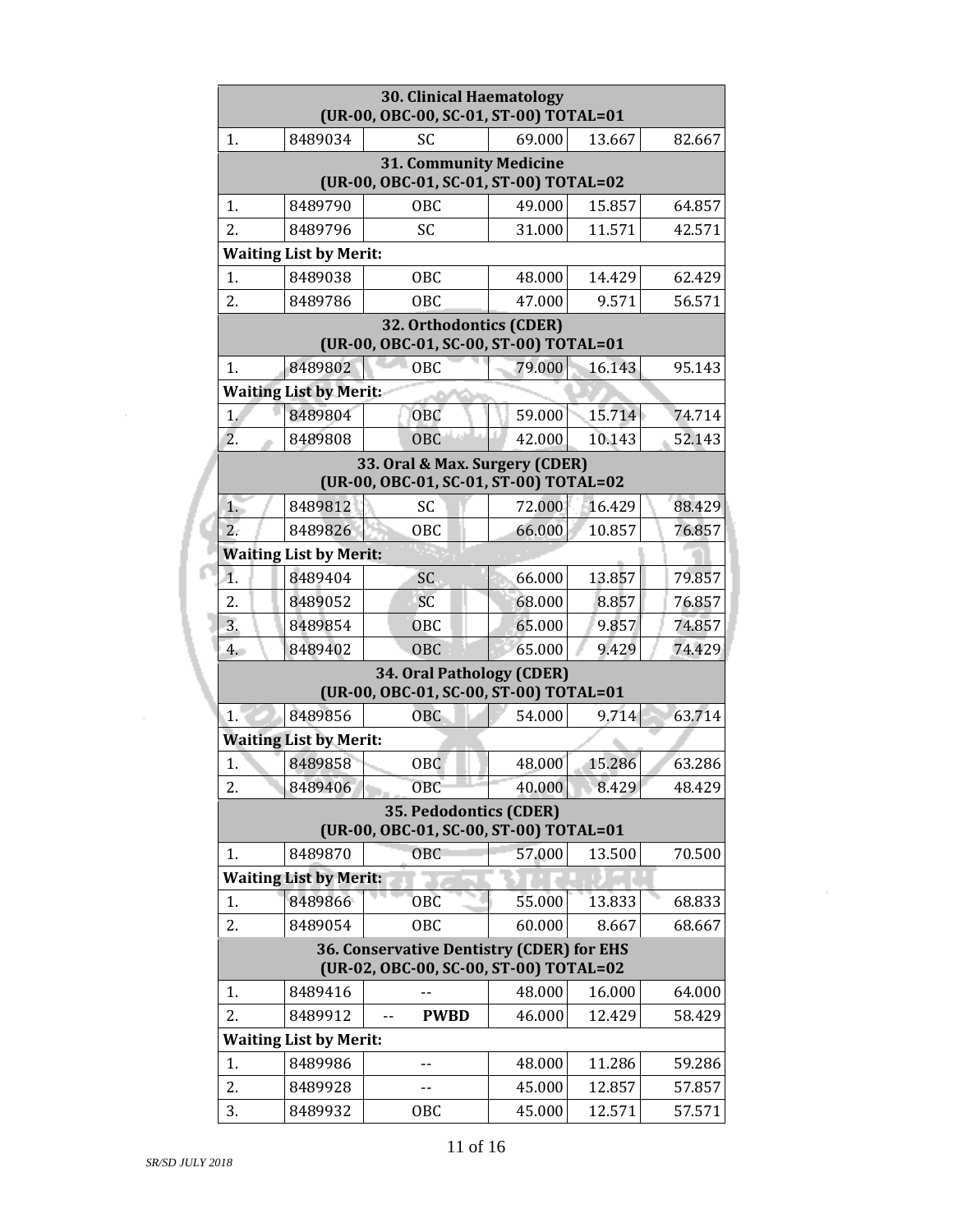| 37. Prosthodontics<br>(UR-02, OBC-00, SC-00, ST-00) TOTAL=02                    |                               |                                                                                    |        |        |        |  |  |
|---------------------------------------------------------------------------------|-------------------------------|------------------------------------------------------------------------------------|--------|--------|--------|--|--|
| 1.                                                                              | 8490030                       | --                                                                                 | 48.000 | 16.286 | 64.286 |  |  |
| 2.                                                                              | 8490082                       |                                                                                    | 47.000 | 13.714 | 60.714 |  |  |
|                                                                                 | <b>Waiting List by Merit:</b> |                                                                                    |        |        |        |  |  |
| 1.                                                                              | 8490028                       | OBC                                                                                | 47.000 | 10.143 | 57.143 |  |  |
| 2.                                                                              | 8490040                       |                                                                                    | 42.000 | 12.000 | 54.000 |  |  |
| 3.                                                                              | 8489268                       |                                                                                    | 42.000 | 8.714  | 50.714 |  |  |
|                                                                                 |                               | <b>38. Periodontics</b><br>(UR-02, OBC-00, SC-01, ST-00) TOTAL=03                  |        |        |        |  |  |
| 1.                                                                              | 8490196                       |                                                                                    | 54.000 | 14.556 | 68.556 |  |  |
| 2.                                                                              | 8490250                       |                                                                                    | 54.000 | 13.889 | 67.889 |  |  |
| 3.                                                                              | 8490178                       | SC                                                                                 | 47.000 | 16.556 | 63.556 |  |  |
|                                                                                 | <b>Waiting List by Merit:</b> |                                                                                    |        |        |        |  |  |
| 1.                                                                              | 8490236                       | Ļ.                                                                                 | 54.000 | 11.667 | 65.667 |  |  |
| $\overline{2}$ .                                                                | 8490120                       |                                                                                    | 52.000 | 9.000  | 61.000 |  |  |
| 3.                                                                              | 8489450                       | SC                                                                                 | 39.000 | 11.111 | 50.111 |  |  |
| 4.                                                                              | 8490218                       | SC                                                                                 | 38.000 | 9.111  | 47.111 |  |  |
| <b>39. Community Dentistry (CDER)</b><br>(UR-00, OBC-01, SC-00, ST-00) TOTAL=01 |                               |                                                                                    |        |        |        |  |  |
| $\overline{1}$ .                                                                | 8490276                       | OBC                                                                                | 64.000 | 15.556 | 79.556 |  |  |
|                                                                                 | <b>Waiting List by Merit:</b> |                                                                                    |        |        |        |  |  |
| 1.                                                                              | 8490274                       | <b>OBC</b>                                                                         | 53.000 | 8.222  | 61.222 |  |  |
| 2.                                                                              | 8490280                       | <b>OBC</b>                                                                         | 48.000 | 11.333 | 59.333 |  |  |
|                                                                                 |                               | 40. Oral Medicine & Radiology (CDER)<br>(UR-02, OBC-00, SC-00, ST-00) TOTAL=02     |        |        |        |  |  |
| 1.                                                                              | 8490336                       |                                                                                    | 72.000 | 10.333 | 82.333 |  |  |
| 2.                                                                              | 8490314                       |                                                                                    | 64.000 | 17.000 | 81.000 |  |  |
|                                                                                 | <b>Waiting List by Merit:</b> |                                                                                    |        |        |        |  |  |
| 1.                                                                              | 8490284                       | --                                                                                 | 64.000 | 9.833  | 73.833 |  |  |
| 2.                                                                              | 8490332                       |                                                                                    | 63.000 | 7.833  | 70.833 |  |  |
|                                                                                 |                               | <b>41. Dermatology &amp; Venereology</b><br>(UR-01, OBC-01, SC-00, ST-01) TOTAL=03 |        |        |        |  |  |
| 1.                                                                              | 8490386                       |                                                                                    | 68.000 | 17.667 | 85.667 |  |  |
| 2.                                                                              | 8490402                       | <b>OBC</b>                                                                         | 67.000 | 16.333 | 83.333 |  |  |
| 3.                                                                              | 8490406                       | <b>ST</b>                                                                          | 40.000 | 11.556 | 51.556 |  |  |
|                                                                                 | <b>Waiting List by Merit:</b> |                                                                                    |        |        |        |  |  |
| 1.                                                                              | 8489088                       | OBC                                                                                | 59.000 | 12.111 | 71.111 |  |  |
| 2.                                                                              | 8490382                       |                                                                                    | 59.000 | 9.111  | 68.111 |  |  |
| 3.                                                                              | 8490410                       | OBC                                                                                | 55.000 | 9.889  | 64.889 |  |  |
| 4.                                                                              | 8490420                       | OBC                                                                                | 55.000 | 7.889  | 62.889 |  |  |
| 5.                                                                              | 8489478                       | <b>OBC</b>                                                                         | 54.000 | 8.000  | 62.000 |  |  |
| 6.                                                                              | 8490446                       | <b>ST</b>                                                                          | 38.000 | 10.556 | 48.556 |  |  |
| 7.                                                                              | 8490422                       | <b>ST</b>                                                                          | 30.000 | 7.889  | 37.889 |  |  |

 $\mathcal{C}$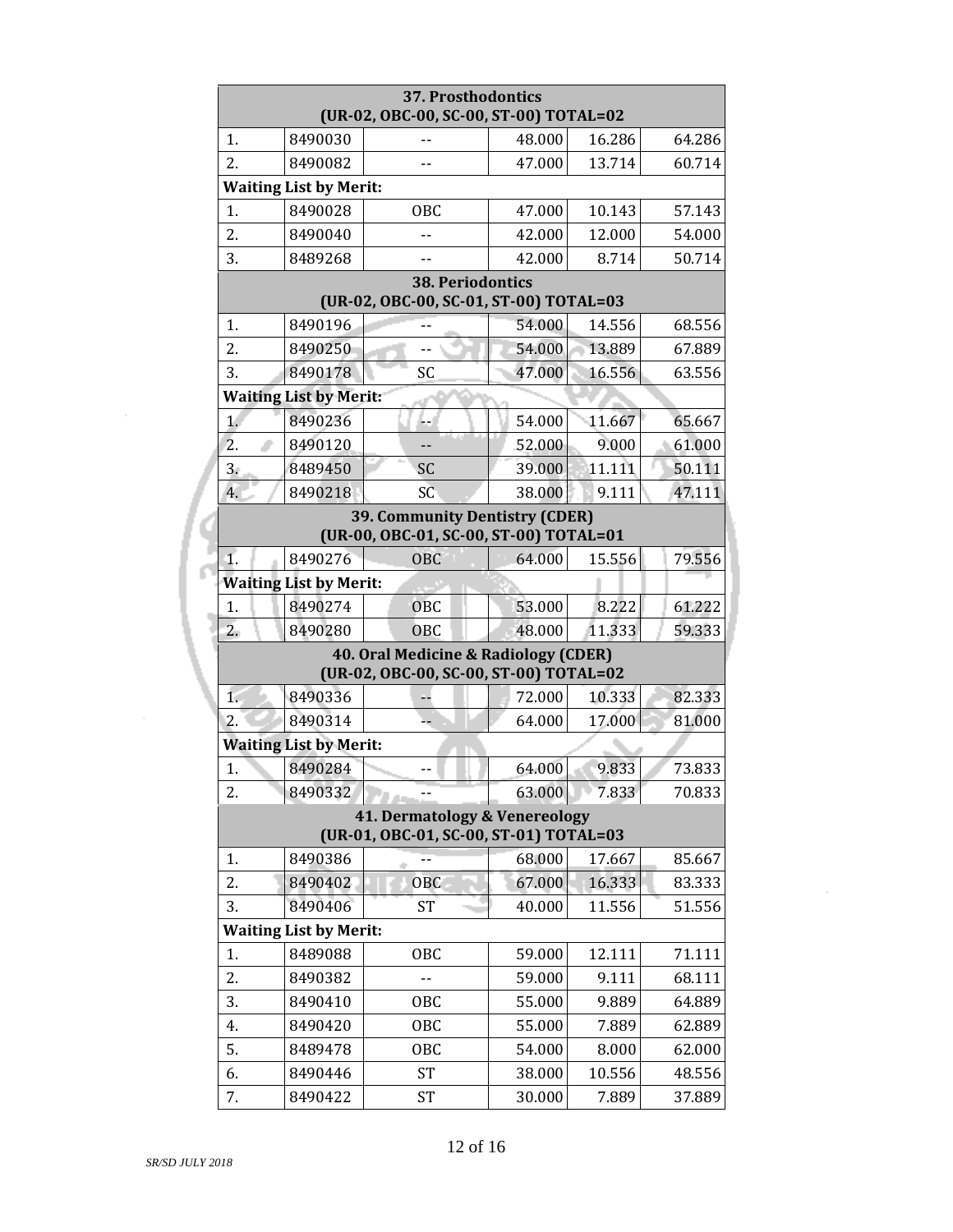| 42. E.N.T.<br>(UR-03, OBC-01, SC-00, ST-00) TOTAL=04                  |                                      |                                                                        |        |        |        |  |  |
|-----------------------------------------------------------------------|--------------------------------------|------------------------------------------------------------------------|--------|--------|--------|--|--|
| 1.                                                                    | 8490538                              | <b>OBC</b> (On Merit)                                                  | 56.000 | 17.625 | 73.625 |  |  |
| 2.                                                                    | 8490454                              |                                                                        | 52.000 | 15.250 | 67.250 |  |  |
| 3.                                                                    | 8489488                              |                                                                        | 52.000 | 10.625 | 62.625 |  |  |
| 4.                                                                    | 8490540                              | OBC                                                                    | 47.000 | 7.875  | 54.875 |  |  |
|                                                                       | <b>Waiting List by Merit:</b>        |                                                                        |        |        |        |  |  |
| 1.                                                                    | 8490470                              | $-$                                                                    | 48.000 | 14.625 | 62.625 |  |  |
| 2.                                                                    | 8489110                              | --                                                                     | 48.000 | 9.125  | 57.125 |  |  |
| 3.                                                                    | 8490554                              | OBC                                                                    | 42.000 | 10.625 | 52.625 |  |  |
| 4.                                                                    | 8489108                              | OBC                                                                    | 42.000 | 6.250  | 48.250 |  |  |
|                                                                       |                                      | <b>43. Forensic Medicine</b><br>(UR-00, OBC-01, SC-00, ST-00) TOTAL=01 |        |        |        |  |  |
| 1.                                                                    | 8489116                              | OBC                                                                    | 52.000 | 14.250 | 66.250 |  |  |
|                                                                       | <b>Waiting List by Merit:</b>        |                                                                        |        |        |        |  |  |
| 1.                                                                    | 8490568                              | <b>OBC</b>                                                             | 52.000 | 13.125 | 65.125 |  |  |
| 44. Hospital Administration<br>(UR-04, OBC-03, SC-03, ST-01) TOTAL=11 |                                      |                                                                        |        |        |        |  |  |
| 1.                                                                    | 8490586                              | SC (On Merit)                                                          | 54.000 | 12.667 | 66.667 |  |  |
| 2.                                                                    | 8490578                              |                                                                        | 54.000 | 12.111 | 66.111 |  |  |
| 3.                                                                    | 8489312                              |                                                                        | 53.000 | 10.778 | 63.778 |  |  |
| 4.                                                                    | 8490584                              | SC (On Merit)                                                          | 43.000 | 15.222 | 58.222 |  |  |
| 5.                                                                    | 8490576                              | <b>OBC</b>                                                             | 48.000 | 8.778  | 56.778 |  |  |
|                                                                       |                                      | No candidate available for OBC-02, SC-03, ST-01                        |        |        |        |  |  |
|                                                                       | <b>Waiting List by Merit:</b>        |                                                                        |        |        |        |  |  |
| 1.                                                                    | 8490574<br>50.000<br>4.333<br>54.333 |                                                                        |        |        |        |  |  |
| <b>45. Laboratory Oncology</b>                                        |                                      |                                                                        |        |        |        |  |  |
|                                                                       |                                      | No candidate applied                                                   |        |        |        |  |  |
| <b>46. Medical Physics</b><br>(UR-02, OBC-01, SC-00, ST-00) TOTAL=03  |                                      |                                                                        |        |        |        |  |  |
| 1.                                                                    | 8490590                              | <b>OBC</b> (On Merit)                                                  | 44.000 | 12.667 | 56.667 |  |  |
| 2.                                                                    | 8489126                              | <b>OBC</b> (On Merit)                                                  | 43.000 | 12.111 | 55.111 |  |  |
| 3.                                                                    | 8490594                              | <b>OBC</b>                                                             | 43.000 | 12.000 | 55.000 |  |  |
|                                                                       | <b>Waiting List by Merit:</b>        |                                                                        |        |        |        |  |  |
| 1.                                                                    | 8489130                              |                                                                        | 42.000 | 11.333 | 53.333 |  |  |
| 2.                                                                    | 8489122                              | <b>OBC</b>                                                             | 34.000 | 9.778  | 43.778 |  |  |
| 3.                                                                    | 8489128                              | OBC                                                                    | 23.000 | 10.000 | 33.000 |  |  |
| 47. Pathology<br>(UR-04, OBC-02, SC-01, ST-01) TOTAL=08               |                                      |                                                                        |        |        |        |  |  |
| 1.                                                                    | 8490698                              | --                                                                     | 52.000 | 16.556 | 68.556 |  |  |
| 2.                                                                    | 8490738                              | --                                                                     | 49.000 | 14.222 | 63.222 |  |  |
| 3.                                                                    | 8490708                              |                                                                        | 48.000 | 14.778 | 62.778 |  |  |
| 4.                                                                    | 8490710                              | --                                                                     | 47.000 | 12.556 | 59.556 |  |  |
| 5.                                                                    | 8490656                              | OBC                                                                    | 40.000 | 16.556 | 56.556 |  |  |
| 6.                                                                    | 8490760                              | <b>ST</b>                                                              | 38.000 | 12.889 | 50.889 |  |  |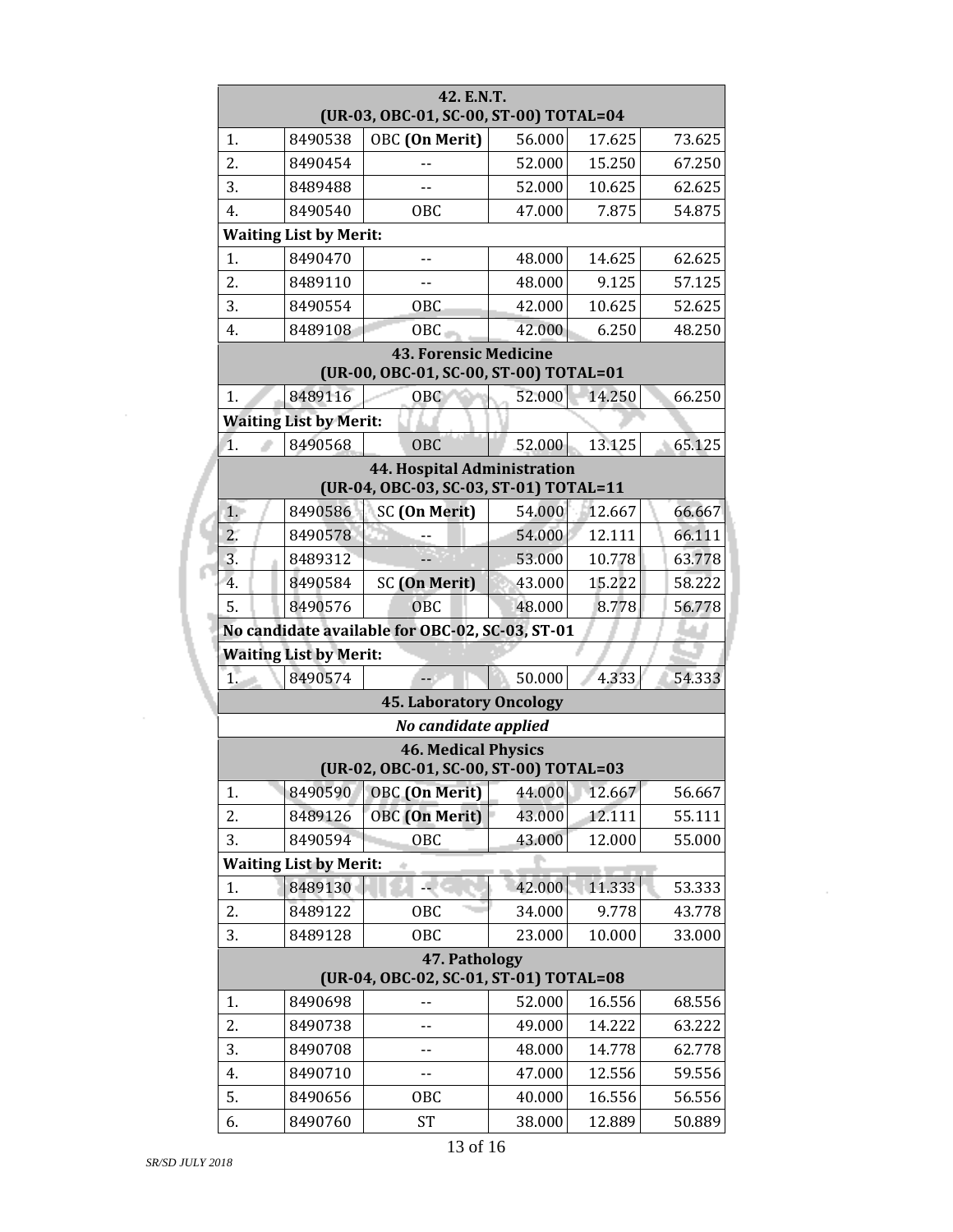|  | 7.                                                                     | 8490630                       | OBC                                    | 38.000           | 10.556           | 48.556           |  |  |
|--|------------------------------------------------------------------------|-------------------------------|----------------------------------------|------------------|------------------|------------------|--|--|
|  | 8.                                                                     | 8490704                       | SC                                     | 36.000           | 12.222           | 48.222           |  |  |
|  | <b>Waiting List by Merit:</b>                                          |                               |                                        |                  |                  |                  |  |  |
|  | 1.                                                                     | 8490640                       | $-$                                    | 42.000           | 14.222           | 56.222           |  |  |
|  | 2.                                                                     | 8490652                       | --                                     | 45.000           | 9.778            | 54.778           |  |  |
|  | 3.                                                                     | 8489500                       | --                                     | 41.000           | 9.556            | 50.556           |  |  |
|  | 4.                                                                     | 8490764                       | OBC                                    | 35.000           | 12.778           | 47.778           |  |  |
|  | 5.                                                                     | 8490642                       | <b>OBC</b>                             | 40.000           | 7.333            | 47.333           |  |  |
|  | 6.                                                                     | 8490668                       | <b>ST</b>                              | 28.000           | 11.444           | 39.444           |  |  |
|  | 7.                                                                     | 8490632                       | SC                                     | 30.000           | 8.111            | 38.111           |  |  |
|  | 8.                                                                     | 8489506                       | SC                                     | 29.000           | 6.444            | 35.444           |  |  |
|  | 9.                                                                     | 8489330                       | <b>ST</b>                              | 22.000           | 8.333            | 30.333           |  |  |
|  | 48. Physical Medicine & Rehabilitation                                 |                               |                                        |                  |                  |                  |  |  |
|  |                                                                        |                               | (UR-01, OBC-00, SC-01, ST-00) TOTAL=02 |                  |                  |                  |  |  |
|  | $\mathbf{1}$                                                           | 8490782                       |                                        | 50.000           | 16.222           | 66.222           |  |  |
|  | 2.                                                                     | 8490780                       | <b>SC</b>                              | 31.000           | 9.778            | 40.778           |  |  |
|  |                                                                        | <b>Waiting List by Merit:</b> |                                        |                  |                  |                  |  |  |
|  | 1.                                                                     | 8490774                       |                                        | 44.000           | 16.444           | 60.444           |  |  |
|  | 2.                                                                     | 8490776                       |                                        | 42.000           | 16.556           | 58.556           |  |  |
|  | 3.                                                                     | 8490778                       | SC                                     | 27.000           | 9.444            | 36.444           |  |  |
|  | <b>49. Surgical Oncology</b><br>(UR-02, OBC-02, SC-01, ST-01) TOTAL=06 |                               |                                        |                  |                  |                  |  |  |
|  |                                                                        | 8490836                       |                                        | 63.000           | 15.333           | 78.333           |  |  |
|  | 1.                                                                     |                               |                                        |                  |                  |                  |  |  |
|  | 2.<br>3.                                                               | 8490816<br>8490826            | -−                                     | 60.000<br>59.000 | 17.889<br>12.333 | 77.889<br>71.333 |  |  |
|  | 4.                                                                     | 8490806                       | <b>OBC</b><br>SC                       | 55.000           | 13.111           | 68.111           |  |  |
|  | 5.                                                                     | 8490788                       | <b>OBC</b>                             | 53.000           | 10.556           | 63.556           |  |  |
|  | 6.                                                                     | 8490838                       | <b>ST</b>                              | 42.000           | 11.333           | 53.333           |  |  |
|  |                                                                        | <b>Waiting List by Merit:</b> |                                        |                  |                  |                  |  |  |
|  | 1.                                                                     | 8490814                       |                                        | 61.000           | 12.889           | 73.889           |  |  |
|  | 2.                                                                     | 8489152                       |                                        | 60.000           | 13.222           | 73.222           |  |  |
|  | 3.                                                                     | 8490818                       | SC                                     | 46.000           | 13.000           | 59.000           |  |  |
|  |                                                                        |                               | <b>50. Blood Bank</b>                  |                  |                  |                  |  |  |
|  | (UR-03, OBC-00, SC-00, ST-00) TOTAL=03                                 |                               |                                        |                  |                  |                  |  |  |
|  | 1.                                                                     | 8490850                       | <b>OBC</b> (On Merit)                  | 62.000           | 12.778           | 74.778           |  |  |
|  | 2.                                                                     | 8490852                       |                                        | 51.000           | 16.556           | 67.556           |  |  |
|  | 3.                                                                     | 8490862                       |                                        | 53.000           | 14.333           | 67.333           |  |  |
|  | <b>Waiting List by Merit:</b>                                          |                               |                                        |                  |                  |                  |  |  |
|  | 1.                                                                     | 8490864                       |                                        | 52.000           | 14.889           | 66.889           |  |  |
|  | 2.                                                                     | 8490858                       |                                        | 55.000           | 11.778           | 66.778           |  |  |
|  | 3.                                                                     | 8489156                       |                                        | 51.000           | 10.667           | 61.667           |  |  |
|  | 51. Psychiatry                                                         |                               |                                        |                  |                  |                  |  |  |
|  | (UR-00, OBC-02, SC-00, ST-00) TOTAL=02                                 |                               |                                        |                  |                  |                  |  |  |
|  | 1.                                                                     | 8490888                       | <b>OBC</b>                             | 51.000           | 16.375           | 67.375           |  |  |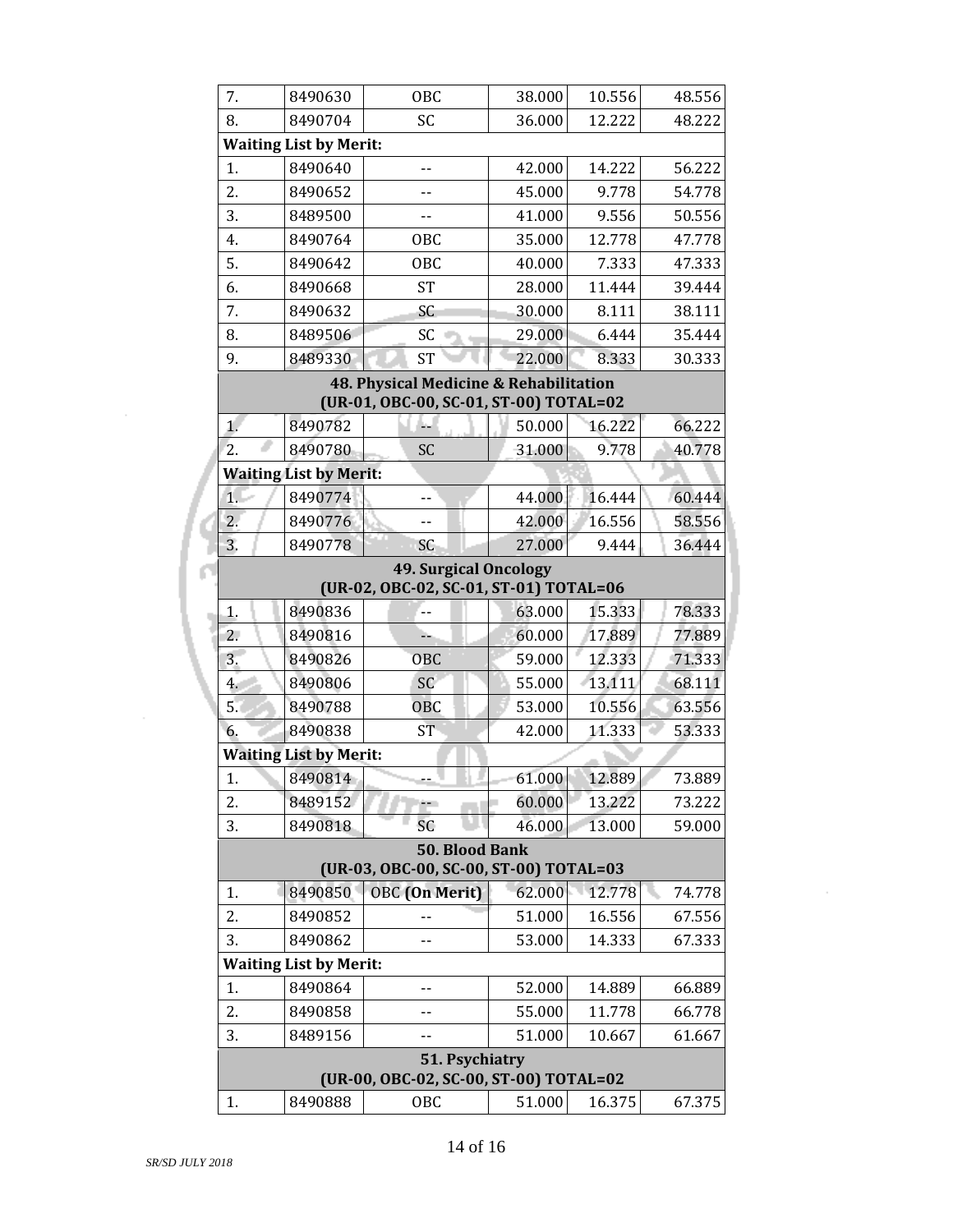| 2.                                                                    | 8490882                                                    | OBC                                    | 43.000 | 15.875 | 58.875           |  |  |  |
|-----------------------------------------------------------------------|------------------------------------------------------------|----------------------------------------|--------|--------|------------------|--|--|--|
|                                                                       | <b>Waiting List by Merit:</b>                              |                                        |        |        |                  |  |  |  |
| 1.                                                                    | 8490874                                                    | OBC                                    | 44.000 | 13.750 | 57.750           |  |  |  |
|                                                                       | 52. Physiology                                             |                                        |        |        |                  |  |  |  |
|                                                                       |                                                            | (UR-01, OBC-02, SC-01, ST-00) TOTAL=04 |        |        |                  |  |  |  |
| 1.                                                                    | 8490916                                                    |                                        | 51.000 | 18.125 | 69.125           |  |  |  |
| 2.                                                                    | 8490900                                                    | <b>OBC</b>                             | 53.000 | 15.500 | 68.500           |  |  |  |
| 3.                                                                    | 8490906                                                    | SC                                     | 42.000 | 13.500 | 55.500           |  |  |  |
| 4.                                                                    | 8490898                                                    | <b>OBC</b>                             | 34.000 | 7.750  | 41.750           |  |  |  |
|                                                                       | <b>Waiting List by Merit:</b>                              |                                        |        |        |                  |  |  |  |
| 1.                                                                    | 8490890                                                    |                                        | 59.000 | 9.000  | 68.000           |  |  |  |
| 2.                                                                    | 8490908                                                    |                                        | 51.000 | 10.375 | 61.375           |  |  |  |
| 3.                                                                    | 8490910                                                    | SC                                     | 42.000 | 12.625 | 54.625           |  |  |  |
| 4.                                                                    | 8489160                                                    | SC                                     | 45.000 | 8.125  | 53.125           |  |  |  |
| <b>53. Nuclear Medicine</b><br>(UR-02, OBC-01, SC-01, ST-00) TOTAL=04 |                                                            |                                        |        |        |                  |  |  |  |
|                                                                       | 8490926                                                    | <b>SC</b> (On Merit)                   | 46.000 | 13.778 |                  |  |  |  |
| 1 <sub>o</sub><br>$\overline{2}$ .                                    | 8490940                                                    |                                        | 42.000 | 14.889 | 59.778<br>56.889 |  |  |  |
| 3.                                                                    | 8490934                                                    | OBC                                    | 43.000 | 13.778 | 56.778           |  |  |  |
|                                                                       |                                                            |                                        |        |        |                  |  |  |  |
| No candidate available for SC-01<br><b>Waiting List by Merit:</b>     |                                                            |                                        |        |        |                  |  |  |  |
| 1.                                                                    | 8490936                                                    |                                        | 40.000 | 15.667 | 55.667           |  |  |  |
|                                                                       |                                                            |                                        |        |        |                  |  |  |  |
| 54. Lab. Medicine<br>(UR-03, OBC-00, SC-00, ST-00) TOTAL=03           |                                                            |                                        |        |        |                  |  |  |  |
| 1.                                                                    | 8490948                                                    |                                        | 62.000 | 18.111 | 80.111           |  |  |  |
| $\overline{2}$ .                                                      | 8490946                                                    | $-$                                    | 60.000 | 14.889 | 74.889           |  |  |  |
| 3.                                                                    | 8490954                                                    | <b>PWBD</b><br>$\mathbf{H}=\mathbf{H}$ | 46.000 | 15.111 | 61.111           |  |  |  |
|                                                                       | <b>Waiting List by Merit:</b>                              |                                        |        |        |                  |  |  |  |
| $\mathbf{1}$                                                          | 8490944                                                    | --                                     | 47.000 | 15.222 | 62.222           |  |  |  |
| 2.                                                                    | 8490942                                                    |                                        | 39.000 | 12.333 | 51.333           |  |  |  |
| 3.                                                                    | 8490952                                                    |                                        | 39.000 | 11.444 | 50.444           |  |  |  |
| 4.                                                                    | 8490950                                                    |                                        | 35.000 | 10.111 | 45.111           |  |  |  |
|                                                                       |                                                            | 55. Biochemistry                       |        |        |                  |  |  |  |
|                                                                       |                                                            | (UR-01, OBC-00, SC-00, ST-01) TOTAL=02 |        |        |                  |  |  |  |
| 1.                                                                    | 8490974                                                    |                                        | 70.000 | 13.778 | 83.778           |  |  |  |
| 2.                                                                    | 8490982                                                    | <b>ST</b>                              | 45.000 | 15.000 | 60.000           |  |  |  |
|                                                                       | <b>Waiting List by Merit:</b>                              |                                        |        |        |                  |  |  |  |
| 1.                                                                    | 8489164                                                    |                                        | 70.000 | 11.556 | 81.556           |  |  |  |
|                                                                       | 56. Microbiology<br>(UR-01, OBC-01, SC-01, ST-00) TOTAL=03 |                                        |        |        |                  |  |  |  |
| 1.                                                                    | 8491044                                                    | <b>OBC</b> (On Merit)                  | 59.000 | 16.667 | 75.667           |  |  |  |
| 2.                                                                    | 8490990                                                    | <b>OBC</b>                             | 56.000 | 14.667 | 70.667           |  |  |  |
| 3.                                                                    | 8491038                                                    | SC                                     | 51.000 | 14.000 | 65.000           |  |  |  |
|                                                                       | <b>Waiting List by Merit:</b>                              |                                        |        |        |                  |  |  |  |
| 1.                                                                    | 8491028                                                    | $-$                                    | 61.000 | 14.333 | 75.333           |  |  |  |

Ø